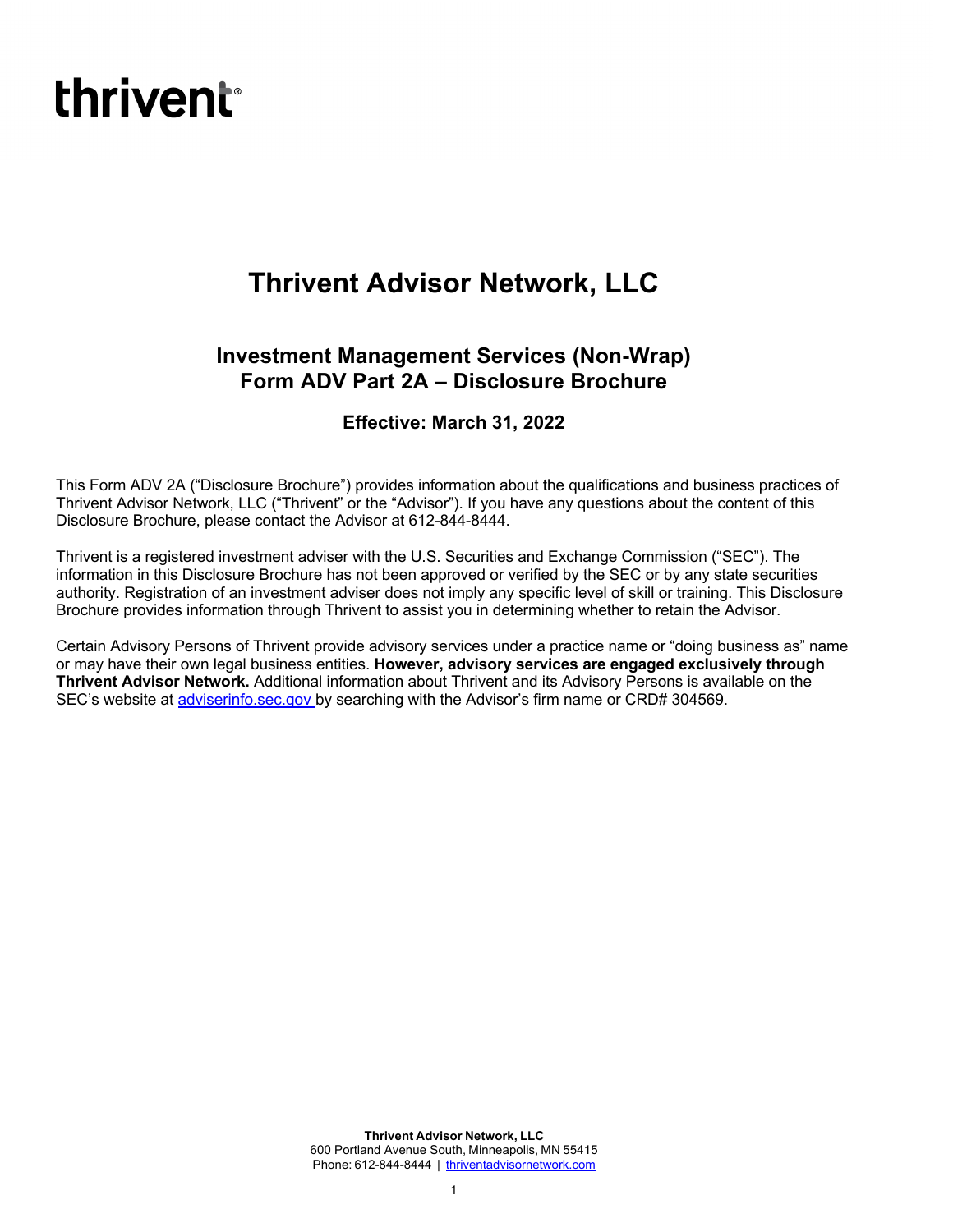Advisory Persons, Practice Names and Locations

Thrivent offers and delivers its investment management and advisory services through a network of investment adviser representatives (herein "Advisory Persons").

Certain Advisory Persons market and deliver advisory services under a practice name or "doing business as" or may have their own legal business entities whose business names and logos appear on marketing materials as approved by Thrivent, or client statements approved by the custodian. It is important to note that the businesses are legal entities of the Advisory Persons and not of Thrivent, nor the custodian. Additionally, the business entity may provide services other than the services offered by the Advisor Person as disclosed in this Disclosure Brochure and also provided to Clients in each Advisory Person's personalized disclosure Brochure Supplement. **However, advisory services are engaged exclusively through Thrivent Advisor Network.**

Detailed information regarding each Advisory Person is contained in the respective Form ADV 2B ("Brochure Supplement"). In addition, practice names and branch office locations are listed on Schedule D of Thrivent's Form ADV Part 1 (available at adviserinfo.sec.gov/Firm/304569).

# **Item 2 – Material Changes**

The following material changes have been made to this Disclosure Brochure since our last annual update dated April 1, 2021.

#### **Item 4 – Advisory Services**

Under subsection, "B. Advisory Services Offered," we added language regarding non-billable non-managed assets, in which neither Thrivent nor its Advisory Person provide investment advice or other related investment management services on these assets.

#### **Item 5 – Fees and Compensation**

Under subsection, "A. Fees for Advisory Services," we updated the maximum annual Advisor Management Fees for the investment management services (Non-Wrap).

Under subsection, "B. Fee Billing," we added Household Billing and the associated conflict of interest should a client qualify for but opt out of Household Billing.

Under subsection, "C. Other Fees and Expenses," we updated information to describe other fees and charges not included under the Advisor Management Fee through the Non-Wrap Program.

#### **Item 12 – Brokerage Practices**

Under subsection, "A. Recommendation of Custodian(s)," Item 4 – Trade Errors, we made revisions to clarify how trade corrections resulting in net gains are handled.

Under subsection, "B. Aggregating and Allocation Trades," we made revisions to clarify how orders are aggregated for block trading.

# **Item 14 – Client Referrals and Other Compensation**

Under the subsection, "C. Other Compensation," the following information was added or revised:

- How Thrivent manages its conflicts of interest as it relates to us and our Advisory Persons receipt of compensation.
- Other compensation (cash or non-cash) Advisory Persons may receive from Thrivent or its affiliates.

# **Item 16 – Investment Discretion**

We added information regarding limitations clients may place on discretionary authority.

# Future Changes

From time to time, the Advisor may amend this Disclosure Brochure to reflect changes in our business practices, changes in regulations or routine annual updates as required by the securities regulators. This complete Disclosure Brochure or a Summary of Material Changes shall be provided to you annually if a material change occurs in the business practices of Thrivent.

At any time, you may view the current Disclosure Brochure online at the SEC's Investment Adviser Public Disclosure website at adviserinfo.sec.gov by searching with the Advisor's firm name or CRD #304569. You may also request a copy of this Disclosure Brochure at any time, by contacting the Advisor at 612-844-8444.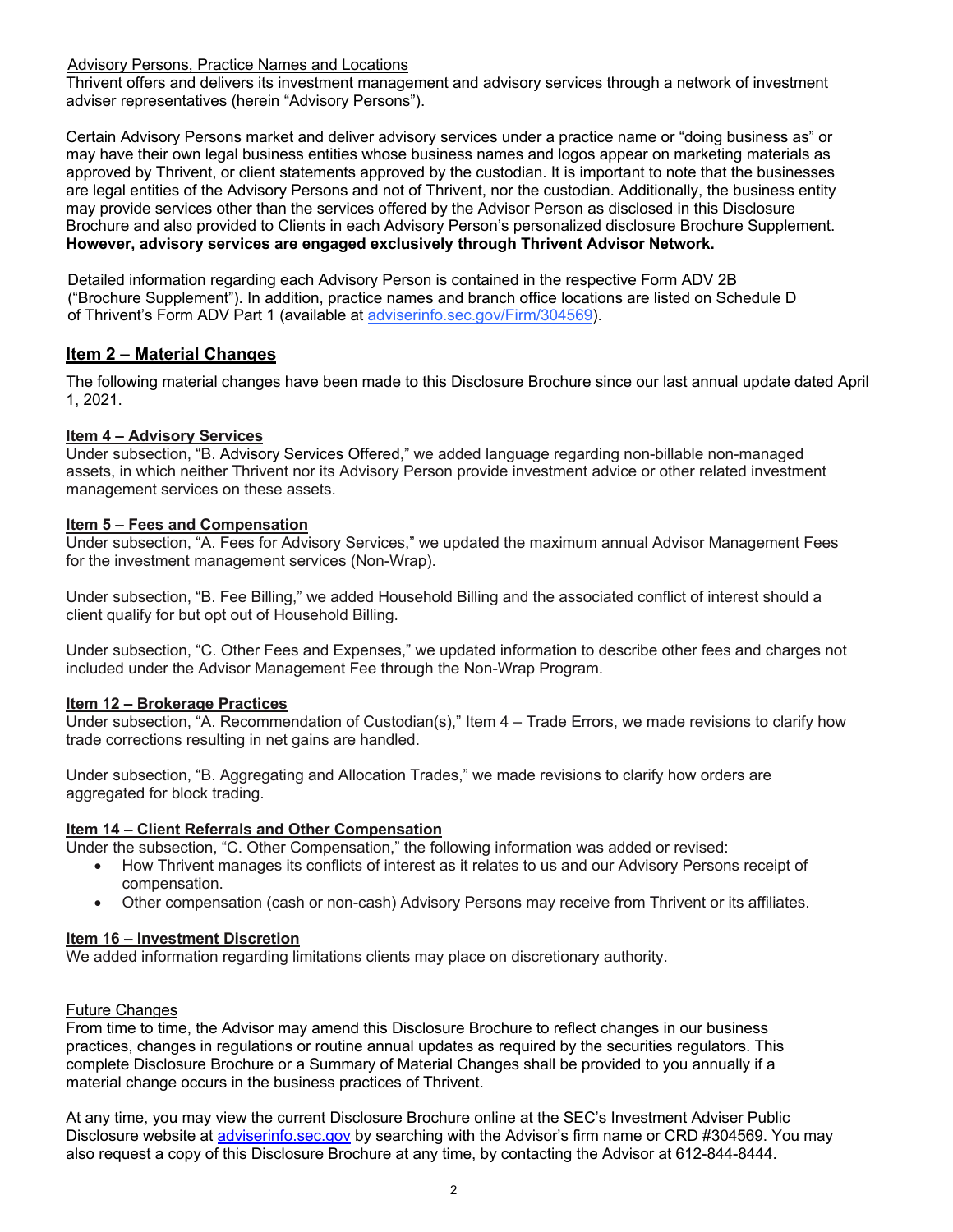# Item 3 - Table of Contents

| Item 11 - Code of Ethics, Participation or Interest in Client Transactions and Personal Trading  11 |  |
|-----------------------------------------------------------------------------------------------------|--|
|                                                                                                     |  |
|                                                                                                     |  |
|                                                                                                     |  |
|                                                                                                     |  |
|                                                                                                     |  |
|                                                                                                     |  |
|                                                                                                     |  |
|                                                                                                     |  |
|                                                                                                     |  |
|                                                                                                     |  |
|                                                                                                     |  |
|                                                                                                     |  |
|                                                                                                     |  |
|                                                                                                     |  |
|                                                                                                     |  |
|                                                                                                     |  |
|                                                                                                     |  |
|                                                                                                     |  |
|                                                                                                     |  |
|                                                                                                     |  |
|                                                                                                     |  |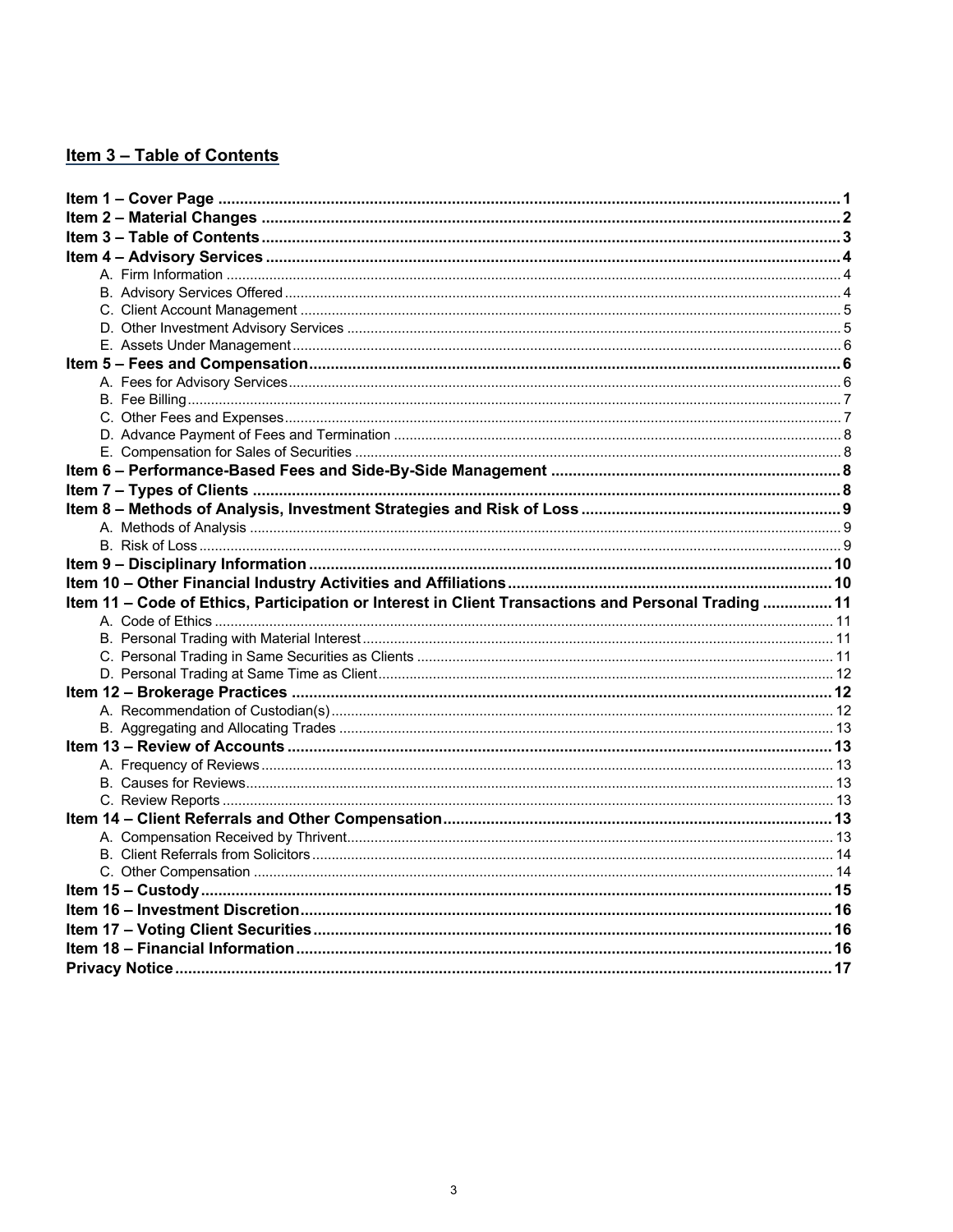# **Item 4 – Advisory Services**

#### **A. Firm Information**

Thrivent is a registered investment adviser with the U.S. Securities and Exchange Commission ("SEC") offering investment advisory services since 2019. Thrivent is organized as a limited liability company ("LLC") under the laws of the State of Delaware. Thrivent is a wholly owned subsidiary of Thrivent Financial Holdings, Inc., a Delaware Corporation, which is in turn a wholly owned subsidiary of Thrivent Financial for Lutherans.

#### **B. Advisory Services Offered**

Thrivent and its Advisory Persons (also collectively referred to as "Thrivent") offer investment advisory services to individuals, high-net-worth individuals, families, trusts, estates, businesses, and retirement plans (each referred to as a "Client").

Thrivent and its Advisory Persons serve as fiduciaries to Clients, as defined under the Investment Advisers Act of 1940, as amended (the "Advisers Act"), when offering these advisory services. As a fiduciary, the Advisor upholds a duty of loyalty, fairness and good faith towards each Client and seeks to mitigate potential conflicts of interest. Thrivent's fiduciary commitment is further described in the Advisor's Code of Ethics. For more information regarding our Code of Ethics, please see Item 11 – Code of Ethics, Participation or Interest in Client Transactions and Personal Trading.

#### Investment Management Services

Thrivent offers investment management services where Clients receive ongoing investment advice, but separately pay for securities transactions and brokerage-related fees. The Independent Manager and Investment Platform program offers Clients the ability to utilize unaffiliated investment managers on a wrap-fee or non-wrap fee basis.

Advisory Persons provide customized investment advisory solutions for Clients. This is achieved through continuous personal Client contact, on-demand access, and interaction while providing discretionary and nondiscretionary investment management and related advisory services.

Advisory Persons work closely with each Client to identify the Client's investment goals and objectives as well as risk tolerance and financial situation in order to develop an appropriate investment strategy for the Client. Advisory Persons will then implement an investment portfolio that seeks to achieve the outcome(s) for the strategy. Advisory Persons may recommend the internal investment management by its staff and/or the use of independent managers or investment platforms (please see below). For discretionary investment management accounts, Clients will have the opportunity to place reasonable restrictions on the types of investments to be held in their respective portfolios, subject to acceptance by the Advisor.

*Internal Management* – Advisory Persons will generally utilize low-cost, diversified mutual funds and exchangetraded funds ("ETFs") for Client portfolios. Advisory Persons may also utilize individual equities, individual bonds, limited partnerships, and other types of investments, as appropriate, to meet the needs of the Client. Advisory Persons may retain certain legacy positions of the Client based on portfolio fit and/or tax considerations.

Thrivent's investment approach is primarily long-term focused, but Advisory Persons may buy, sell or re-allocate investments that have been held for less than one year to meet the objectives of the Client or due to market conditions. Advisory Persons will construct, implement and monitor the portfolio to ensure it meets the goals, objectives, circumstances, and risk tolerance agreed to by the Client.

Advisory Persons evaluate and select investments for inclusion in Client portfolios only after applying its internal due diligence process. Advisory Persons may recommend, on occasion, redistributing investment allocations to diversify the portfolio. Advisory Persons may recommend specific positions to increase sector or asset class weightings. Advisory Persons may also recommend employing cash positions as an asset class and as possible hedge against market movement. Advisory Persons may recommend selling positions for reasons that include, but are not limited to, harvesting capital gains or losses, business or sector risk exposure to a specific security or class of securities, overvaluation or overweighting of the position(s) in the portfolio, change in risk tolerance of the Client, generating cash to meet Client needs, or any risk deemed unacceptable for the Client's risk tolerance. It is more profitable for Thrivent to sell products issued by Thrivent Financial for Lutherans and its affiliates than those issued by other companies. As a result, Thrivent has a financial incentive to recommend them over other companies' products. Client portfolio assets may include one or more Thrivent Mutual Funds. When Clients invest in Thrivent Mutual Funds, Thrivent's affiliate Thrivent Asset Management, LLC receives fees (including revenue sharing) for serving as the investment manager for the mutual funds and for providing administrative and accounting services to the funds pursuant to an Administrative Services Agreement. A conflict of interest exists when Advisory Persons recommend or elect to purchase a Thrivent Mutual Fund in Client portfolios. To mitigate the conflict, the Advisor periodically reviews Thrivent Asset Management's asset allocation selection process. The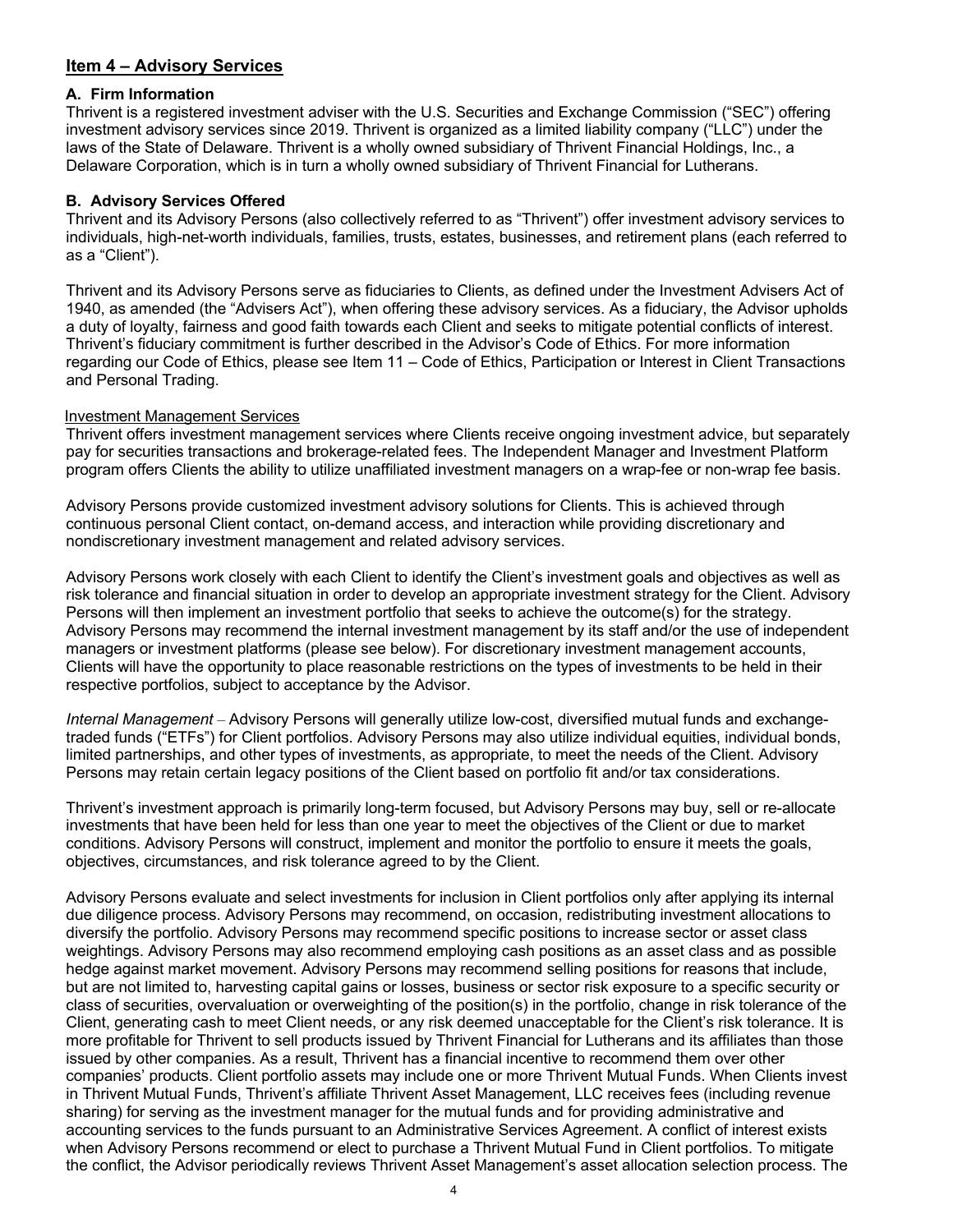Advisor also manages this conflict by training its Advisory Persons on their responsibilities as a fiduciary and the duty of care under the Advisers Act owed to Clients.

At no time will Thrivent accept or maintain custody of a Client's funds or securities, except for the limited authority as detailed in Item 15 – Custody. All Client assets will be managed within their designated account(s), pursuant to the Client Investment Management Agreement. Please see Item 12 – Brokerage Practices.

*Use of Independent Managers* – An Advisory Person will recommend that a Client utilize the investment advisory services and/or model portfolios of one or more investment managers or investment platforms (collectively "Independent Managers") for all or a portion of a Client's investment portfolio, based on the Client's needs and objectives. Investment Managers include Thrivent's affiliate Thrivent Asset Management, LLC, third-party money managers, third-party sub-advisors, and/or third-party investment platforms.

The use of an Independent Manager may require the Client to authorize and enter into an investment management agreement with the Independent Manager(s) that defines the terms in which the Independent Manager(s) will provide investment management and related services. The Advisor will perform initial and ongoing oversight and due diligence over the selected Independent Manager(s) to ensure the strategy remains aligned with Clients' investment objectives and overall best interests.

Advisory Persons will assist in the development of investment policy recommendations and managing the ongoing Client relationship. Advisory Persons will perform initial and ongoing oversight and due diligence over the selected Independent Manager(s) to ensure the Independent Managers' strategies and target allocations remain aligned with the Clients' investment objectives and overall best interests of the Client.

The Client, prior to entering into an agreement with an Independent Manager will be provided with the Independent Manager's Form ADV 2A Disclosure Brochure (or a brochure that provides information about the Independent Manager and the advisory services it provides, conflicts of interests, and other important information). When an Independent Manager serves as a sub-advisor, the Independent Manager will have the power and authority to provide discretionary investment advisory services with respect to the assets held in the specified account. This means placing trade orders for transactions without first contacting the Client and obtaining Client permission. The sub-advisor will provide these services in accordance with the direction of the Advisory Persons through the selection of one or more model portfolios, the selection of individual securities, or a combination of model portfolios and individual securities by the Advisory Persons.

You may dedicate certain cash/cash equivalents or securities in your Account to be held as non-managed assets ("Non-Managed Assets"). Any Non-Managed Assets held in your Account will not be part of the investment management services for purposes of calculating your Advisor Management Fee, and Thrivent and your Advisory Person will not provide investment advice or other related investment management services on these assets.

#### **C. Client Account Management**

Prior to engaging Thrivent to provide investment advisory services, each Client is required to enter into one or more agreements with the Advisor that define the terms, conditions, authority and responsibilities of the Advisor and the Client. These services may include:

- Establishing an Investment Strategy Advisory Persons, in connection with the Client, will develop a strategy targeted to achieve the Client's investment goals and objectives.
- Asset Allocation Advisory Persons will develop a strategic asset allocation that is targeted to meet the investment objectives, time horizon, financial situation and tolerance for risk for each Client.
- Portfolio Construction Advisory Persons will develop a portfolio for the Client that is intended to meet the stated goals and objectives of the Client.
- Investment Management and Monitoring Advisory Persons will provide investment management and ongoing monitoring of the Client's portfolio.

#### **D. Other Investment Advisory Services**

Thrivent also offers wrap fee investment management services on a discretionary and nondiscretionary basis. Clients in the wrap fee program receive ongoing investment advice, brokerage and related services—including performance, custody and transaction reporting for a single asset-based fee. Depending on the level of trading required for the Client's account(s) in a particular year, the Client may pay more or less in total fees than if the Client paid his or her own transaction fees. Review the Wrap Fee Program Brochure for a full description of the respective investment management services.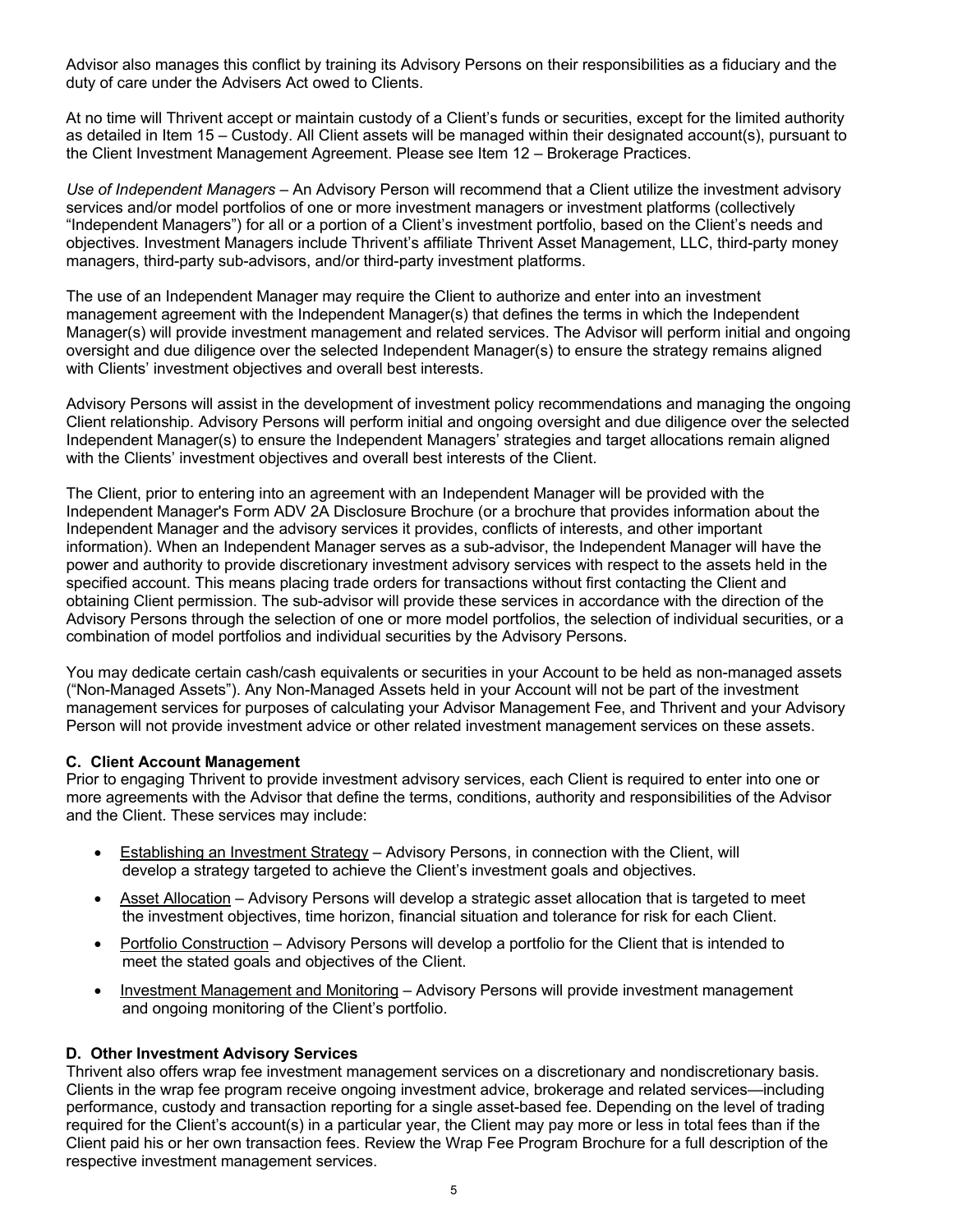#### **E. Assets Under Management**

As of December 31, 2021, the Advisor had \$6,301,880,041 in discretionary assets and \$227,289,191 in nondiscretionary assets.

# **Item 5 – Fees and Compensation**

The following paragraphs detail the fee structure and compensation methodology for services provided by the Advisor. Each Client engaging the Advisor for services described herein must enter into a written agreement with the Advisor.

# **A. Fees for Advisory Services**

# Investment Management Services

Clients will pay the Advisor a quarterly investment management fee (the "Advisor Management Fees") in advance of each calendar quarter pursuant to the terms of the Investment Management Agreement. Advisor Management Fees are based on the market value of assets under management at the end of the prior calendar quarter including any month-end accruals of dividends and interests. In certain instances, the billing start date may be delayed based on the Advisor's discretion. The annual Advisor Management Fees do not exceed 2% based on several factors, including, but not limited to the services offered to the Client, the complexity of the services to be provided, the level of Client assets managed by the Advisor, the inclusion of financial planning services, and/or the overall relationship with the Advisor. Therefore, the Advisor Management Fees vary among Clients and may be negotiable.

Further, Clients participating in the Thrivent Wrap Fee Program may be charged a higher overall fee. Please see the Wrap Fee Program Brochure for more information.

Advisor Management Fees will be paid quarterly based on a fixed percentage fee, or a linear or tiered incremental fee schedule, not to exceed the annual rate above. When a linear fee schedule is selected, the entire household, portfolio, or account value is charged at the rate that corresponds to the asset value range in which billable asset values fall. When a tiered schedule is selected, the household, portfolio or account value is charged the corresponding fee percentage within each range. Alternatively, a flat dollar fee may be applied in certain circumstances. This flat dollar fee is negotiable and may exceed the annual rate above. Clients that expect their accounts to grow over time or expect to add additional funds under management with Thrivent may pay more fees under a fixed percentage fee or tiered fee schedule than under a linear breakpoint fee schedule above the first fee breakpoint. Advisory Persons have a conflict of interest in choosing a fixed percentage fee or tiered fee schedule over a linear breakpoint fee schedule. Thrivent manages this conflict through this disclosure and by requiring Advisory Persons to charge reasonable fees that are in line with industry norms for investment advisory services provided to clients.

The Advisor Management Fee in the first quarter of service is prorated from the inception date of the account(s) to the end of the first quarter. Fees may be negotiable at the sole discretion of the Advisor. The Client's fees will take into consideration the aggregate assets under management with the Advisor. All securities held in accounts managed by Thrivent will be independently valued by the Custodian. Thrivent will not have the authority or responsibility to value portfolio securities.

Clients may make deposits to and withdrawals from their account(s) at any time, subject to Thrivent's right to terminate an account. Additions may be in cash or securities provided that Thrivent reserves the right to liquidate any transferred securities or decline to accept particular securities into a Client's account(s). Clients may withdraw account assets on notice to Thrivent, subject to the usual and customary securities settlement procedures. Refer to the Investment Management Agreement for further information about deposits and withdrawals in the Account. However, Thrivent designs its portfolios as long-term investments and the withdrawal of assets may impair the achievement of a Client's investment objectives. Advisory Persons may consult with Clients about the options and ramifications of transferring securities. However, Clients are advised that when transferred securities are liquidated, they are subject to transaction fees, fees assessed at the mutual fund level (i.e., contingent deferred sales charge), and/or tax ramifications.

# Use of Independent Managers

For Client account(s) implemented through an Independent Manager, the Client's overall fees may include Thrivent's Advisor Management Fee (as noted above) plus advisory fees and/or platform fees charged by the Independent Manager(s), depending on the Independent Manager selected and as applicable. The Independent Manager may assume responsibility for calculating the Client's fees and deduct all fees from the Client's account(s). In such instances, Thrivent will not separately calculate and deduct its Advisor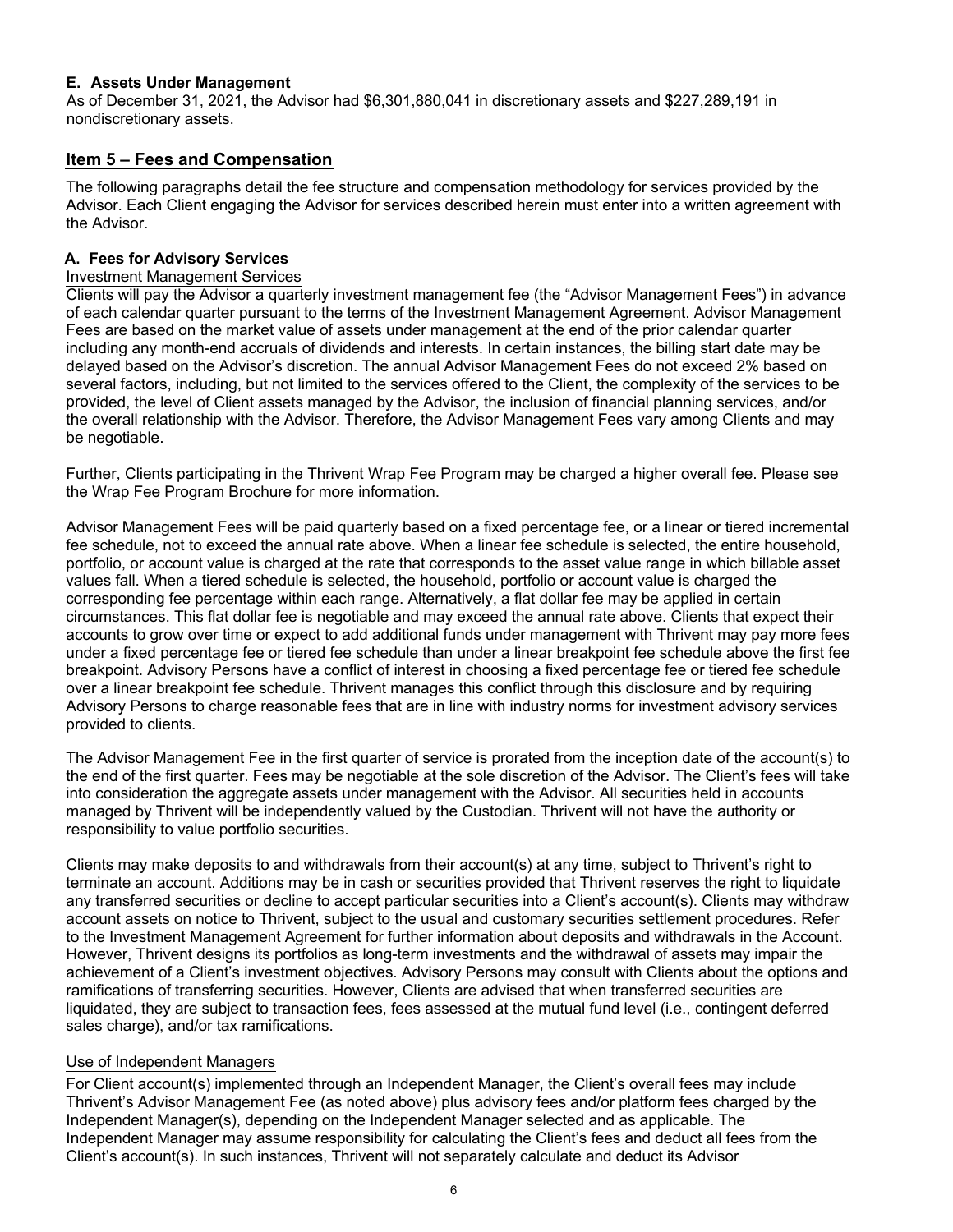# **B. Fee Billing**

# Investment Management Services

Advisor Management Fees will be calculated by the Advisor and deducted from the Client's account(s) at the Custodian. The Advisor shall send an invoice to the Custodian indicating the amount of the fees to be deducted from the Client's account(s) at the respective quarter-end date. The amount due is calculated by applying the quarterly rate (annual rate divided by calendar days in a quarter) to the total assets under management with Thrivent at the end of the prior quarter including any month-end accruals of dividends and interests. Clients will be provided with a statement, at least quarterly, from the Custodian reflecting deduction of the Advisor Management Fee. It is the responsibility of the Client to verify the accuracy of these fees as listed on the Custodian's brokerage statement as the Custodian does not assume this responsibility. Clients provide written authorization permitting Advisor Management Fees to be deducted by Thrivent to be paid directly from their account(s) held by the Custodian as part of the Investment Management Agreement and separate account forms provided by the Custodian.

Advisor will bill each respective Account(s) for its respective share of Advisor Management Fees. Unless otherwise instructed, account values (excluding Non-Managed Assets) of households may be combined to determine the applicable Advisor Management Fees ("Household Billing"). For example, account values may be combined for you and your minor children, joint accounts with your spouse or domestic partner, and other types of related accounts. Advisory Persons are primarily responsible for identifying which Accounts should be householded together. In certain circumstances, Advisor may permit accounts falling outside of the criteria listed above for Household Billing. Household Billing will increase the asset total, which may result in you paying a reduced Advisor Management Fee based on our fee schedule shown on Schedule A (Fee Schedule). Advisor and its Advisory Persons may receive a financial benefit should you qualify for a reduced Advisor Management Fee through Household Billing but opt out of it. However, a negotiated Advisor Management Fee for an Account not included in Household Billing may be lower than the Advisor Management Fee through Household Billing. In the event that an Account(s) includes one or more ERISA Plan Sponsor Accounts, Advisor will include the ERISA Plan Sponsor Account(s) with any other Account(s) for Household Billing in accordance with the Investment Management Agreement.

# Use of Independent Managers

Client account(s) implemented through Independent Manager(s) will be billed in accordance to the separate agreement(s) with the respective parties. As noted above, the Independent Manager(s) may include Thrivent's Advisor Management Fee and deduct the overall fee from the Client's account(s) or Thrivent's fee may be billed separately by Thrivent.

# **C. Other Fees and Expenses**

Clients may incur certain fees or charges imposed by third parties in connection with investments made on behalf of the Client's account(s). In addition, all fees paid to Thrivent for investment advisory services are separate and distinct from the expenses charged by mutual funds and ETFs to their shareholders, if applicable. These fees and expenses are described in each fund's prospectus. These fees and expenses will generally be used to pay management fees for the funds, other fund expenses, account administration (e.g., custody, brokerage and account reporting), and a possible distribution fee. In connection with the investment management services provided by Thrivent, the Client will incur other costs assessed by the Custodian or other third parties, other than Thrivent's Advisor Management Fee noted above, such as fees for transactions executed away from chosen custodian, dealer mark-ups and spreads paid to market-makers. Thrivent's Advisor Management Fee also does not cover debit balances or related margin interest, "mark-ups" and "mark-downs" or "dealer spreads" that broker-dealers (including their broker-dealer affiliates) may receive when acting as principal in certain transactions, applicable brokerage commissions for certain securities (for example: foreign stock settlements, thinly traded or non-traded securities, etc.) or other charges resulting from transactions not effected through the chosen Custodian. Thrivent's Advisor Management Fee also does not cover costs associated with exchanging foreign currencies, odd-lot differentials, IRA fees, transfer taxes, exchange fees, wire transfer fees, extensions, non-sufficient funds, mailgrams, legal transfers, bank wire charges, postage fees, Securities and Exchange Commission fees, or other fees or taxes required by law. Thrivent's Advisor Management Fee does not cover charges imposed by third-parties for investments held in the account, such as contingent deferred sales charges, early redemption fees or 12(b)-1 trails on mutual funds. In addition, each mutual fund or Independent Manager charges asset management and service fees, which are in addition to the Thrivent Advisor Management Fee. A Client could invest in these products directly, without the services of Thrivent, but would not receive the services provided by Thrivent, which are designed, among other things, to assist the Client in determining which products or services are most appropriate for each Client's financial situation and objectives. Accordingly, the Client should review the fees charged by the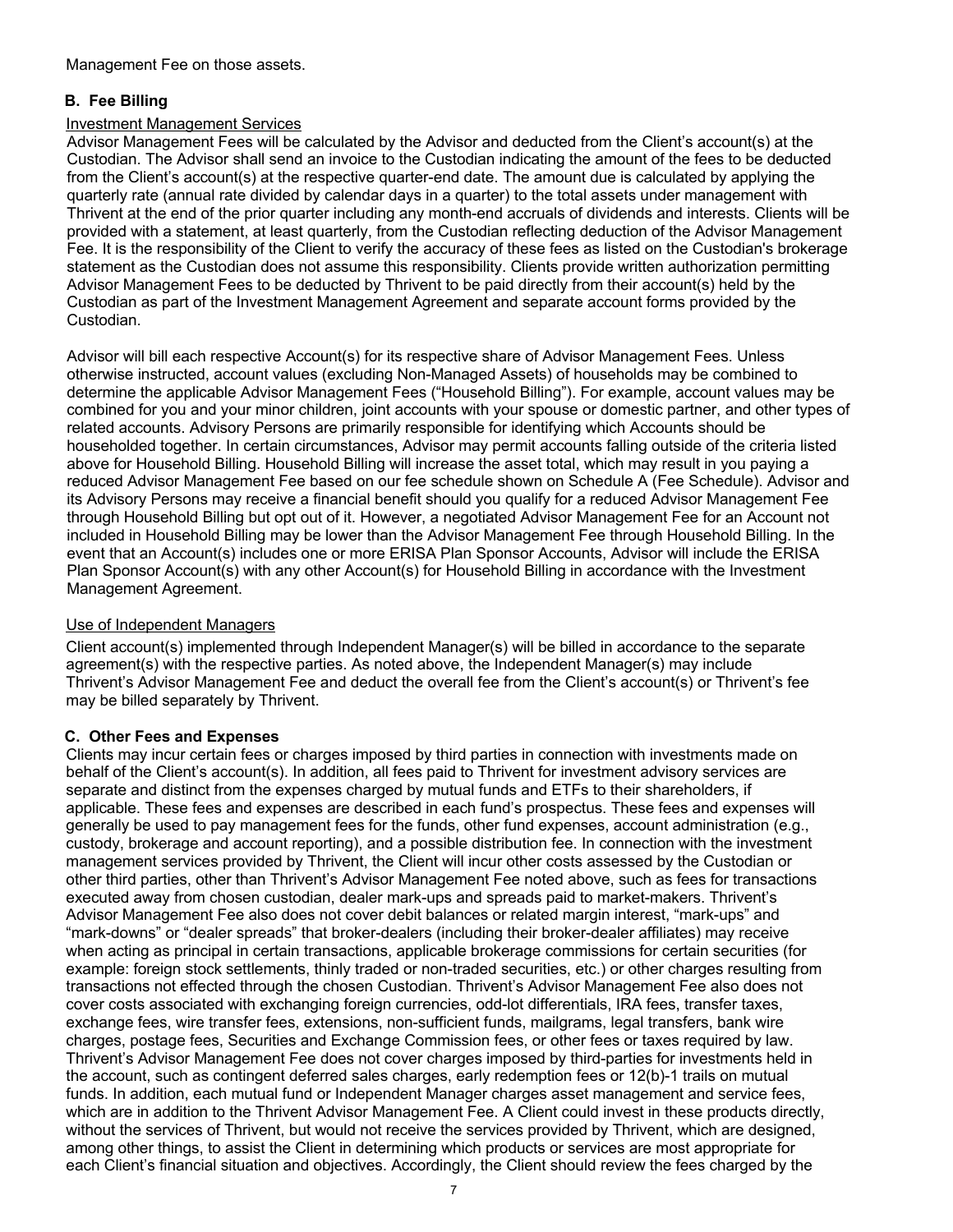underlying investments, Custodians and the fees charged by Thrivent to fully understand the total fees to be paid. Fees paid to Independent Managers are not shared with Thrivent. Review Item 12 – Brokerage Practices for information about our brokerage practices.

# **D. Advance Payment of Fees and Termination**

# Investment Management Services

Thrivent is compensated for its investment management services in advance of the quarter in which services are rendered. Either party may request to terminate the Investment Management Agreement with Thrivent, at any time, by providing advance written notice to the other party. The Client may also terminate the Investment Management Agreement within five (5) business days of signing the Advisor's agreement at no cost to the Client. After the five- day period, the Client will incur charges for bona fide advisory services rendered to the point of termination and such fees will be due and payable by the Client up to and including the effective date of termination. Upon termination, the Advisor will promptly refund any unearned, prepaid advisory fees. The Client's Investment Management Agreement with the Advisor is non-transferable without the Client's prior consent.

# Use of Independent Managers

The terms for the termination of an Independent Manager will be set forth in the respective agreements between the Client and the Independent Manager. Thrivent will assist the Client with the termination and transition as appropriate.

# **E. Compensation for Sales of Securities**

Thrivent does not buy or sell securities to generate securities commissions and does not receive any compensation for securities transactions in any Client account, other than the Advisor Management Fees noted above.

Certain Advisory Persons are also registered representatives of Purshe Kaplan Sterling Investments, Inc. ("PKS"). PKS is an unaffiliated registered broker-dealer (CRD No. 35747), member FINRA, SIPC. As a registered representative of PKS, the Advisory Person will implement securities transactions under PKS and not through Thrivent. In such instances, the Advisory Person will receive commission-based compensation in connection with the purchase and sale of securities, including 12b-1 fees for the sale of investment company products. Compensation earned by the Advisory Person in one's capacity as a registered representative is separate and in addition to the Advisor's fees earned for the Investment Management Services described in this Disclosure Brochure. This practice presents a conflict of interest because the Advisory Person who is a registered representative has an incentive to effect securities transactions for the purpose of generating commissions rather than solely based on the Client's need. Clients are not obligated to implement any recommendation provided by the Advisor nor Advisory Persons. Neither the Advisor nor Advisory Persons will earn ongoing Advisor Management Fees in connection with any products or services implemented in the Advisory Person's separate capacity as a registered representative of PKS. Review Item 10—Other Financial Industry Activities and Affiliations.

In addition, certain Advisory Persons are licensed as independent insurance professionals. In their capacity as licensed insurance professionals, Advisory Persons will earn commission-based compensation for implementing insurance products on behalf of Clients, which may include insurance products offered by affiliates of the Advisor. Insurance commissions earned by an Advisory Person is separate and in addition to Thrivent's Advisor Management Fees. This practice presents a conflict of interest as an Advisory Person may have an incentive to recommend insurance products for the purpose of generating commissions rather than solely based on Client needs. Further, affiliates of Thrivent will also earn revenue if insurance products offered by one of the Advisor's affiliates are implemented. Clients are under no obligation, contractually or otherwise, to purchase insurance products through any person affiliated with Thrivent or otherwise. Review Item 10 below—Other Financial Industry Activities and Affiliations.

# **Item 6 – Performance-Based Fees and Side-By-Side Management**

Thrivent does not charge performance-based fees for its investment advisory services.

# **Item 7 – Types of Clients**

Thrivent offers investment advisory services to individuals, high-net worth individuals, families, trusts, estates, businesses, and retirement plans. Thrivent does not impose a minimum account size for the services described in this Disclosure Brochure; however, depending on the Advisory Person that you work with, certain investment strategies and Independent Managers will require a minimum size to effectively implement the investment mandate.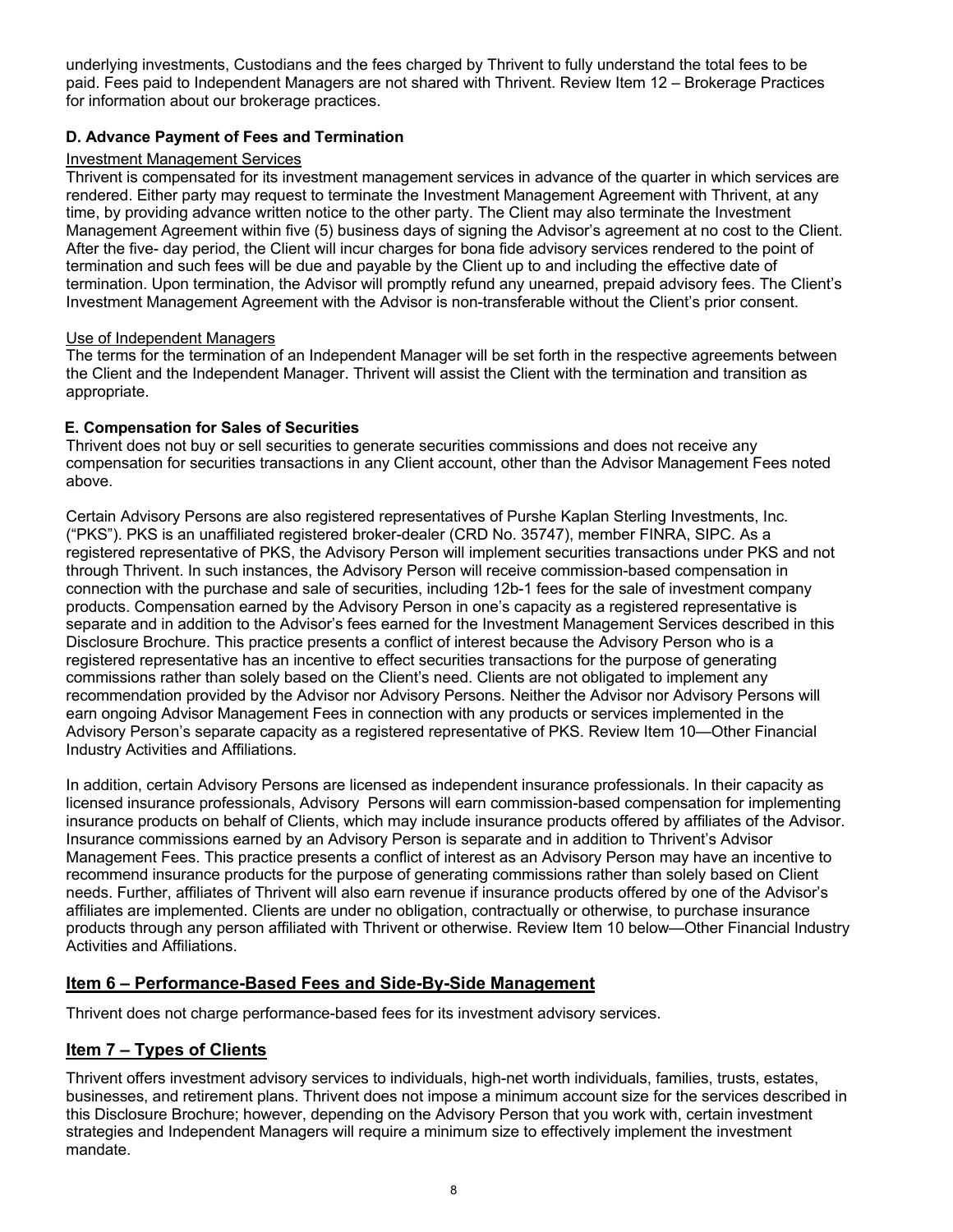# **Item 8 – Methods of Analysis, Investment Strategies and Risk of Loss**

# **A. Methods of Analysis**

Advisory Persons may use a variety of methods and resources to construct a recommended asset allocation. The resources utilized may include research and/or model management services that Advisory Persons obtained through an agreement with a third-party provider. Thrivent does not directly contract with unaffiliated third-party research and model management providers for this purpose. Advisory Persons are expected to conduct due diligence of these providers and for all recommendations made to Clients, including model portfolios. Clients should ask their Advisory Person(s) about any third-party providers used to help provide investment recommendations for Clients. Review a copy of the provider's disclosure brochure (Part 2A of Form ADV). The Part 2A of Form ADV brochure is a required document only for registered investment advisers; therefore, not all providers may have a disclosure brochure.

# **B. Risk of Loss**

Investing in securities involves certain investment risks. Securities may fluctuate in value or lose value. Clients should be prepared to bear the potential risk of loss. Advisory Persons will assist Clients in determining an appropriate strategy based on their tolerance for risk and other factors noted above. However, there is no guarantee that a Client will meet their investment goals.

Each Client engagement will entail a review of the Client's investment goals, financial situation, time horizon, tolerance for risk and other factors to develop an appropriate strategy for managing a Client's account. Client participation in this process, including full and accurate disclosure of requested information, is essential for the analysis of a Client's account(s). Thrivent shall rely on the financial and other information provided by the Client or their designees without the duty or obligation to validate the accuracy and completeness of the provided information. It is the responsibility of the Client to inform Thrivent of any changes in financial condition, goals or other factors that may affect this analysis.

The risks associated with a particular strategy are provided to each Client in advance of investing a Client's account(s). Advisory Persons will work with each Client to determine their tolerance for risk as part of the portfolio construction process. Following are some of the risks associated with the Advisor's investment approach:

*Market Risks* – The value of a Client's holdings may fluctuate in response to events specific to companies or markets, as well as economic, political or social events in the U.S. and abroad. This risk is linked to the performance of the overall financial markets.

*ETF Risks* – The performance of ETFs are subject to market risk, including the possible loss of principal. The price of the ETFs will fluctuate with the price of the underlying securities that make up the funds. In addition, ETFs have a trading risk based on the loss of cost efficiency if the ETFs are traded actively and a liquidity risk if the ETFs have a large bid-ask spread and low trading volume. The price of an ETF fluctuates based upon the market movements and may dissociate from the index being tracked by the ETF or the price of the underlying investments. An ETF purchased or sold at one point in the day may have a different price than the same ETF purchased or sold a short time later.

*Bond ETFs* – Bond ETFs are subject to specific risks, including the following: (1) interest rate risks, i.e., the risk that bond prices will fall if interest rates rise, and vice versa; the risk depends on two things, the bond's time to maturity, and the coupon rate of the bond; (2) reinvestment risk, i.e., the risk that any profit gained must be reinvested at a lower rate than was previously being earned, (3) inflation risk, i.e., the risk that the cost of living and inflation increase at a rate that exceeds the income investment thereby decreasing the investor's rate of return, (4) credit default risk, i.e., the risk associated with purchasing a debt instrument, which includes the possibility of the company defaulting on its repayment obligation, (5) rating downgrades, i.e., the risk associated with a rating agency's downgrade of the company's rating which impacts the investor's confidence in the company's ability to repay its debt, and (6) Liquidity Risks, i.e., the risk that a bond may not be sold as quickly as there is no readily available market for the bond.

*Mutual Fund Risks* – The performance of mutual funds is subject to market risk, including the possible loss of principal. The price of the mutual funds will fluctuate with the value of the underlying securities that make up the funds. The price of a mutual fund is typically set daily; therefore, a mutual fund purchased at one point in the day will typically have the same price as a mutual fund purchased later that same day.

*Options Contracts* – Investments in options contracts have the risk of losing value in a relatively short period of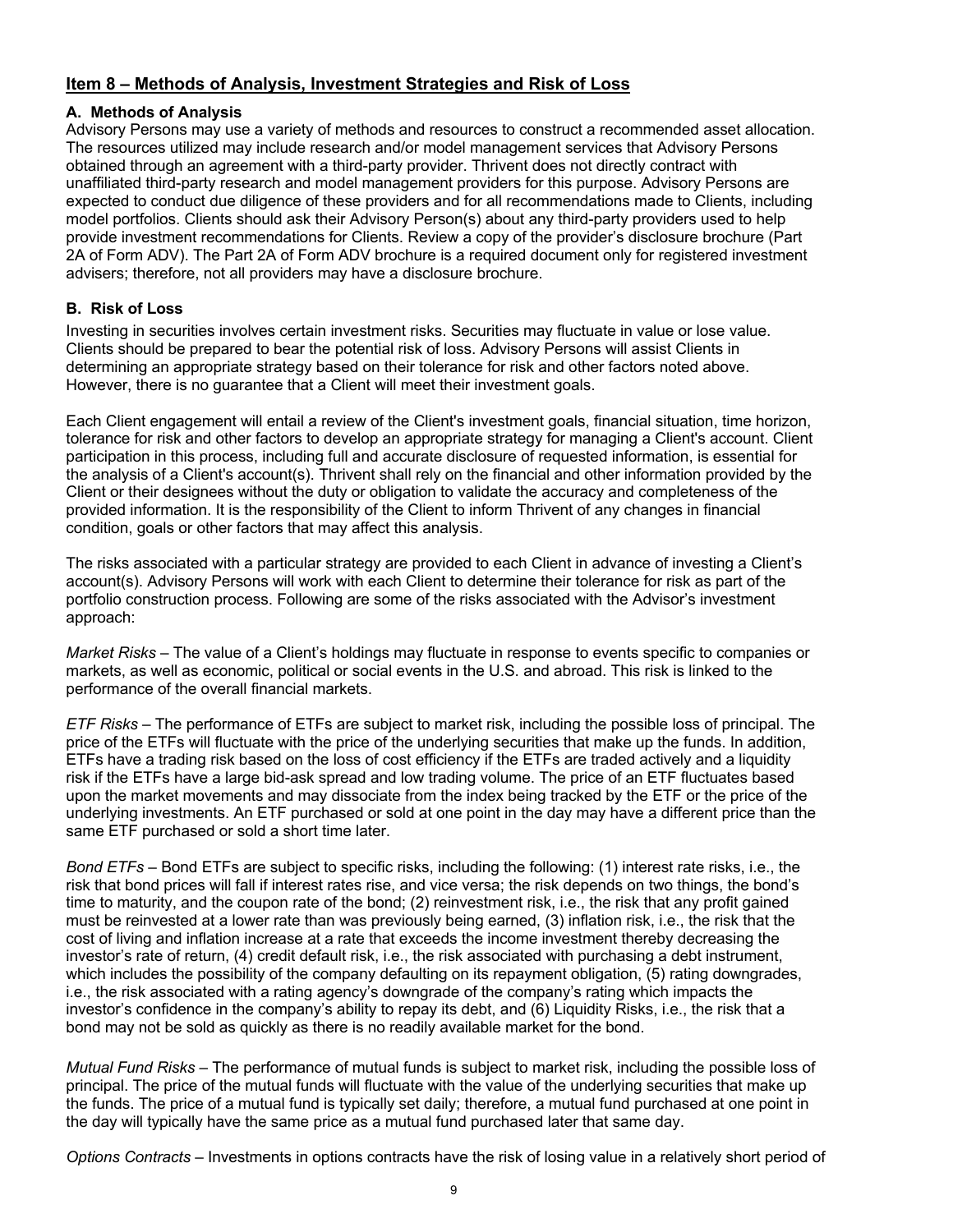time. Option contracts are leveraged instruments that allow the holder of a single contract to control many shares of an underlying stock. This leverage can compound gains or losses.

*Margin Borrowings* – The use of short-term margin borrowings may result in certain additional risks to a Client. For example, if securities pledged to brokers to secure a Client's margin accounts decline in value, the Client could be subject to a "margin call," pursuant to which it must either deposit additional funds with the broker or be the subject of mandatory liquidation of the pledged securities to compensate for the decline in value.

*Alternative Investments (Limited Partnerships)* – The performance of alternative investments (limited partnerships) can be volatile and may have limited liquidity. An investor could lose all or a portion of their investment. Such investments often have concentrated positions and investments that may carry higher risks. Clients should only have a portion of their assets in these investments.

The risks associated with a particular strategy are provided to each Client in advance of investing Client accounts. Advisory Persons will work with each Client to determine their tolerance for risk as part of the investment advisory service process.

**Past performance is not a guarantee of future returns. Investing in securities and other investments involves a risk of loss that each Client should understand and be willing to bear. Clients are reminded to discuss these risks with our Advisory Persons.**

# **Item 9 – Disciplinary Information**

**There are no material legal or disciplinary events involving Thrivent.** Thrivent values the trust Clients place in the Advisor. The Advisor encourages Clients to perform the requisite due diligence on any Advisory Person or service provider that the Client engages. The backgrounds of the Advisor and its Advisory Persons are on the Investment Adviser Public Disclosure website at www.adviserinfo.sec.gov by searching with the Advisor's name or CRD# 304569.

# **Item 10 – Other Financial Industry Activities and Affiliations**

Advisory Persons may have their own legal business entities whose business names and logos may appear on marketing materials as approved by Thrivent, or client statements approved by the Custodian. It is important to note that the businesses are legal entities of the Advisory Persons and not of Thrivent, nor the Custodian. Additionally, the business entity may provide services other than the services offered by the Advisory Person as disclosed in this Disclosure Brochure and also provided to Clients in each Advisory Person's personalized disclosure Brochure Supplement.

#### Insurance Company

The Advisor is also a licensed insurance agency, and as such, may offer certain insurance products on a commission basis. Advisory Persons may generally introduce Clients to affiliated (e.g., Thrivent Financial for Lutherans) and unaffiliated insurance agencies to manage the insurance process. Advisory Persons will receive a portion of the insurance commission earned by the insurance agency. No Client shall be under any obligation to purchase any insurance products from the Advisor or such introduced insurance agency. The recommendation by an Advisory Person that a Client purchase an insurance product presents a conflict of interest, as the receipt of commissions may provide an incentive to recommend insurance products based on commissions to be received, rather than based on a particular Client's need. Clients are reminded that they remain free to purchase insurance products through other insurance agencies.

#### Affiliates of the Advisor

Thrivent is a wholly owned subsidiary of *Thrivent Financial Holdings, Inc.*, which in turn is a wholly owned subsidiary of Thrivent Financial for Lutherans. Thrivent Financial Holdings, Inc. also has other subsidiaries that engage in activities that may be material to Thrivent's investment advisory business or its investment advisory clients.

*Thrivent Financial for Lutherans* ("Thrivent Financial") is a registered investment adviser providing investment management services to Thrivent Series Fund, Inc. and Thrivent Cash Management Trust and responsible for fund administration for these entities. Thrivent Financial is also a fraternal benefit society that issues Thrivent Financial life insurance, variable annuity, fixed indexed annuity and fixed-rate annuity contracts. Thrivent Financial markets life, health and disability insurance to Christians in all 50 U.S. states and the District of Columbia. It is more profitable for Thrivent to sell products issued by Thrivent Financial and its affiliates than those issued by other companies. As a result, the Advisor has a financial incentive to recommend them over other companies' products.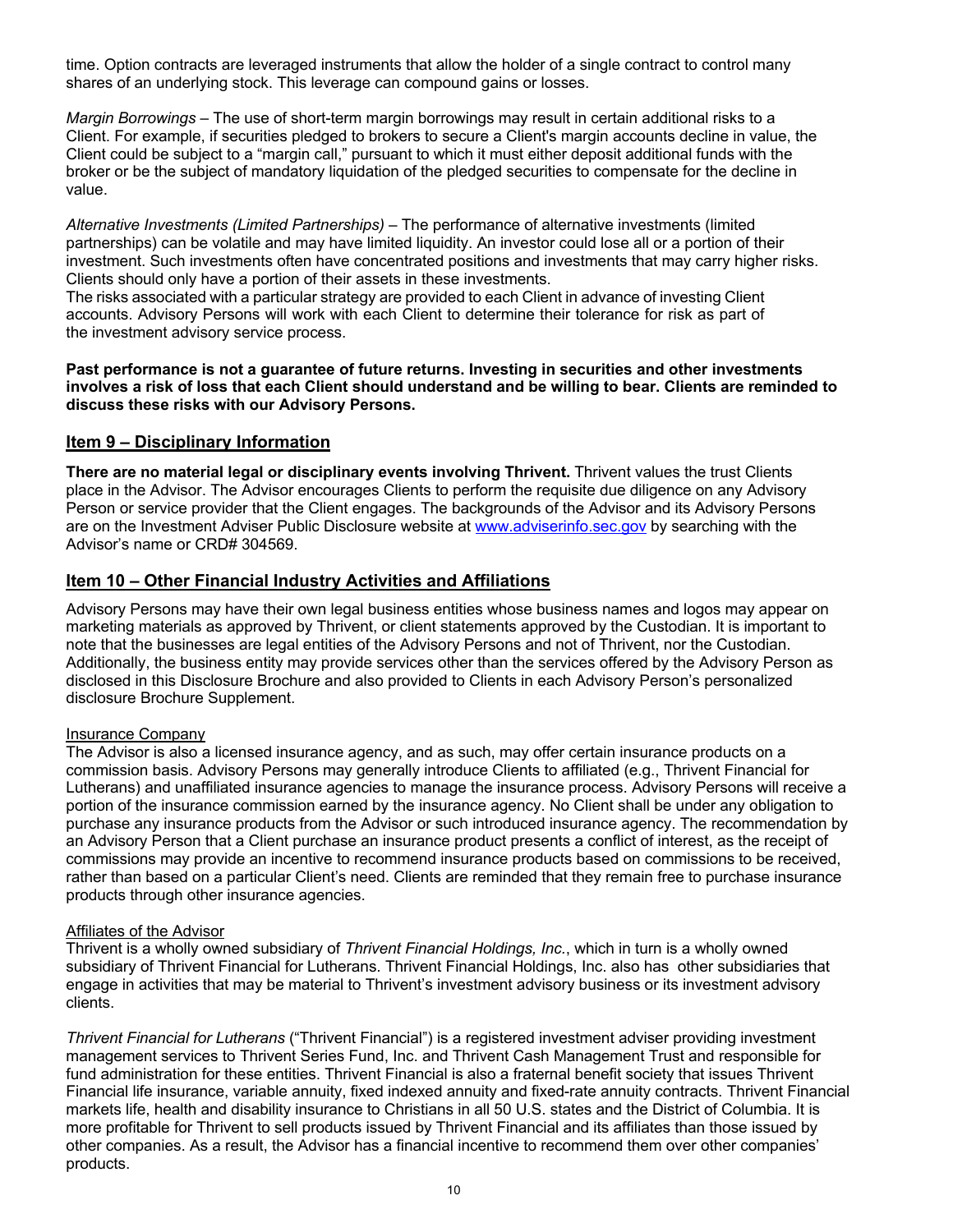Information about these affiliates and how they work together to offer Clients financial products and services is provided below.

*Thrivent Investment Management Inc.* (CRD # 18387) is registered as an investment adviser and broker-dealer with the SEC and is a member of FINRA/SIPC. Thrivent Investment Management Inc. offers financial planning services and managed accounts programs to clients. In its capacity as broker-dealer, it actively markets mutual fund shares, variable insurance contracts and general securities to its clients through its registered representatives. It also serves as the principal underwriter and distributor of variable annuities and insurance issued by Thrivent Financial. **Advisory Persons of Thrivent may, but are not obligated to, utilize any of the products or services offered by** Thrivent Investment Management Inc. Thrivent Investment Management Inc. and Thrivent may also share certain supervised persons and management persons.

*Thrivent Distributors, LLC* is an indirect, wholly owned subsidiary of Thrivent Financial and is a registered brokerdealer serving as the principal underwriter and distributor for Thrivent Mutual Funds.

*Thrivent Asset Management, LLC* is an indirect, wholly owned subsidiary of Thrivent Financial and the registered investment adviser providing portfolio management and fund administration services to Thrivent Mutual Funds and Thrivent Core Funds. Thrivent Mutual Funds are distributed by Thrivent Investment Management Inc.'s registered professionals and Thrivent Distributors, LLC.

*Thrivent Trust Company* is a wholly owned subsidiary of Thrivent Financial and serves as a federal savings bank offering professional fiduciary and discretionary investment management services.

*Newman Financial Services LLC* – This entity is a commonly controlled insurance company offering long-term care insurance.

*PKS (unaffiliated broker-dealer)* – Certain Advisory Persons are also registered representatives of PKS. As a registered representative of PKS, the Advisory Person will typically receive commissions for the implementation of recommendations for commissionable transactions. Clients are not obligated to implement any recommendations provided by the Advisory Person.

#### Other Business Arrangements

Tax and Accounting Services – Certain Supervised Persons of Thrivent may also provide tax and accounting services for Clients which are separate and distinct from the investment advisory services. Clients of Thrivent are not obligated to utilize these services offered by our Supervised Persons. Neither Thrivent nor its affiliates provide legal advice. Clients are urged to consult with their tax professional, legal advisor or accountant, as applicable, for such advice and questions.

# **Item 11 – Code of Ethics, Participation or Interest in Client Transactions and Personal Trading**

# **A. Code of Ethics**

Thrivent has implemented a Code of Ethics (the "Code") that defines the Advisor's commitment to each Client. This Code applies to all persons associated with Thrivent ("Supervised Persons"). The Code was developed to provide general ethical guidelines and specific instructions regarding the advisor's duties to the Client. Thrivent and its personnel owe a duty of loyalty, fairness and good faith towards each Client. It is the obligation of Thrivent Supervised Persons to adhere not only to the specific provisions of the Code, but also to the general principles that guide the Code. The Code of Ethics covers a range of topics that address employee ethics and conflicts of interest. To request a copy of the Code, please contact the Advisor at 612-844-8444 or compliance@thriventadvisornetwork.com.

#### **B. Personal Trading with Material Interest**

Thrivent allows Supervised Persons to purchase or sell the same securities that may be recommended to and purchased on behalf of Clients. Thrivent does not act as principal in any transactions. In addition, the Advisor does not act as the general partner of a fund, or advise an investment company.

#### **C. Personal Trading in Same Securities as Clients**

Thrivent allows Supervised Persons to purchase or sell the same securities that may be recommended to and purchased on behalf of Clients. Owning the same securities that are recommended (purchase or sell) to Clients presents a potential conflict of interest that must be disclosed to Clients and mitigated through policies and procedures. As noted above, we have adopted a Code of Ethics, which addresses insider trading (material nonpublic information controls) and personal securities reporting procedures. When trading for personal accounts, Supervised Persons of Thrivent have a conflict of interest if trading in the same securities.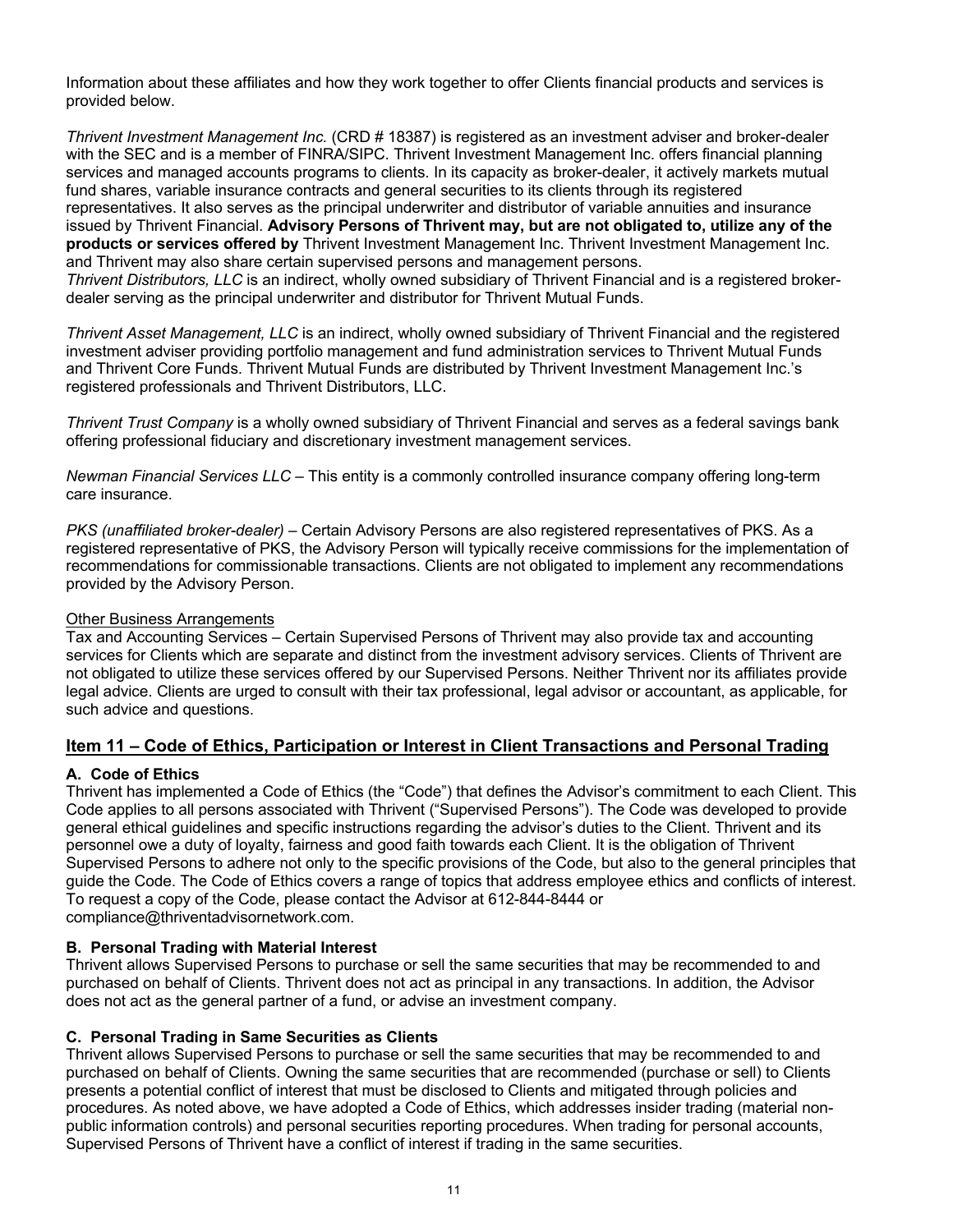The fiduciary duty to act in the best interest of its Clients can be violated if personal trades are made with more advantageous terms than Client trades, or by trading based on material non-public information. This risk is mitigated by Thrivent requiring of its employees and Supervised Persons to report personal securities trades for review by the Compliance Department.

The Advisor has also adopted written policies and procedures to detect the misuse of material, non-public information.

# **D. Personal Trading at Same Time as Client**

While Thrivent allows Supervised Persons to purchase or sell of the same securities that may be recommended to and purchased on behalf of Clients, such trades are typically aggregated with Client orders or traded afterward.

# **Item 12 – Brokerage Practices**

# **A. Recommendation of Custodian(s)**

Thrivent does not have discretionary authority to select the broker-dealer/custodian for custody and execution services. The Client will engage the broker-dealer/custodian (herein the "Custodian") to safeguard Client assets and authorize Thrivent to direct trades to this Custodian as agreed in the Investment Management Agreement.

Further, Thrivent does not have the discretionary authority to negotiate commissions on behalf of Clients on a trade-by-trade basis.

Where Thrivent does not exercise discretion over the selection of the Custodian, it may recommend the Custodian(s) to Clients for custody and execution services. Thrivent may recommend the Custodian based on criteria such as, but not limited to, reasonableness of commissions charged to the Client, services made available to the Client, and its overall reputation. Clients are not obligated to use the recommended Custodian and Thrivent will not charge any extra fee or cost associated with using a Custodian not recommended by Thrivent. However, if the recommended Custodian is not engaged, Thrivent may be limited in the services it can provide comparable to other clients. Thrivent will generally recommend that Clients establish their account(s) at Fidelity Clearing & Custody Solutions and other divisions of Fidelity Investments, Inc. ("Fidelity"), a FINRA- registered broker-dealer, "qualified custodian" and member of SIPC or Charles Schwab & Co., Inc. ("Schwab"), a FINRA-registered broker-dealer, member SIPC. Thrivent maintains institutional relationships with both Fidelity and Schwab, whereby the Advisor receives economic benefits. Please see Item 14 below.

Following are additional details regarding the brokerage practices of the Advisor:

*1. Soft Dollars –* Soft dollars are revenue programs offered by broker-dealers/custodians whereby an advisor enters into an agreement to place security trades with the broker-dealer/custodian in exchange for research and other services. **Thrivent does not receive research or other product services sponsored or offered by any broker-dealer. However, the Advisor does receive certain economic benefits from Fidelity and Schwab. Please see Item 14 below.**

*2. Brokerage Referrals –* Thrivent does not receive any compensation from any third party in connection with the recommendation for establishing a brokerage account. **However, Thrivent's affiliate Thrivent Investment Management Inc. receives compensation from PKS, an unaffiliated registered broker-dealer, for referring certain persons to become registered representatives of PKS. This referral fee is based on revenue derived from sales of the registered representative of PKS. These registered representatives will also be investment advisor representatives of Thrivent Advisor Network, LLC. The referral compensation creates an incentive for investment advisor representatives of Thrivent Advisor Network who also register with PKS to use PKS for brokerage services.**

*3. Directed Brokerage –* All Clients are serviced on a "directed brokerage basis," where Thrivent will place trades within the established account(s) at the Custodian designated by the Client. Further, all Client accounts are traded within their respective brokerage account(s). The Advisor will not engage in any principal transactions (i.e., trade of any security from or to the Advisor's own account) or cross transactions with other Client accounts (i.e., purchase of a security into one Client account from another Client's account(s)). In selecting the Custodian, Thrivent will not be obligated to select competitive bids on securities transactions and does not have an obligation to seek the lowest available transaction costs. These costs are determined by the Custodian.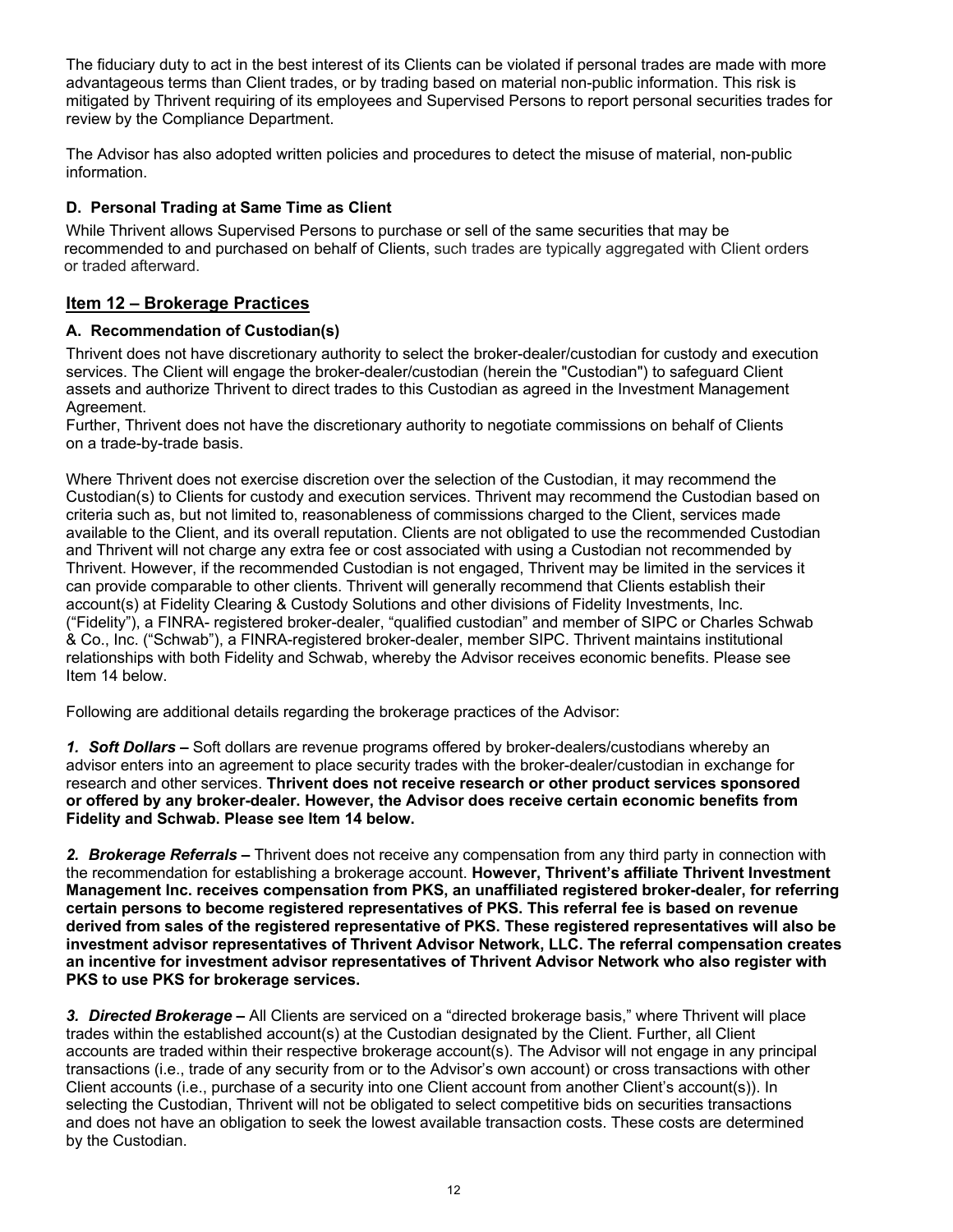*4. Trade Errors –* Thrivent will seek to correct any trade errors that occur in Client accounts. A trade error correction may result in a gain or loss. Client's will not receive any net gains. Clients will not be charged for losses associated with trade errors caused by Thrivent or its Advisory Persons.

- For accounts established with Fidelity, errors resulting in net gains will be donated to a charity chosen by Thrivent. If a charity is not provided, Fidelity will donate any net gains to its default charity in the name of Thrivent.
- For accounts established with Schwab, errors resulting in net gains are retained by Schwab. Schwab will donate any gains of \$500 or more to the Charles Schwab Foundation.

# **B. Aggregating and Allocating Trades**

The primary objective in placing orders for the purchase and sale of securities for Client accounts is to obtain the most favorable net results taking into account such factors as: (1) price, (2) size of the order, (3) difficulty of execution, (4) confidentiality and (5) skill required of the broker. Thrivent will execute its transactions through an unaffiliated broker-dealer selected by the Client. Thrivent may aggregate orders in a block trade, or trades, when securities are purchased or sold through the Custodian for multiple accounts. Orders are aggregated by an Advisory Person or groups of Advisory Persons by practice name. This results in price and time variations across groups of aggregated orders or block trades. If a block trade cannot be executed in full at the same price or time, the securities actually purchased or sold by the close of each business day, a pro-rata allocation will be pursued in a manner that is consistent with the initial pre-allocation or other written statement. This must be done in a way that does not consistently advantage or disadvantage any particular Client's accounts. For nondiscretionary accounts, your Advisory Person must provide you with recommendations and may only aggregate orders in a block trade with your prior authorization, that same day.

# **Item 13 – Review of Accounts**

# **A. Frequency of Reviews**

Securities in Client accounts are monitored on a regular and continuous basis by Advisory Persons of Thrivent and periodically by the Compliance Department. Formal reviews are generally conducted at least annually. Reviews may be conducted more or less frequently at the Client's request. Accounts may be reviewed as a result of major changes in economic conditions, known changes in the Client's financial situation, and/or large deposits or withdrawals in the Client's accounts.

# **B. Causes for Reviews**

The Client is encouraged to notify Thrivent if changes occur in the Client's personal financial situation that might adversely affect the Client's investment plan.

Additional reviews may be triggered by material market, economic or political events.

#### **C. Review Reports**

The Client will receive brokerage statements no less than quarterly from the Custodian. These brokerage statements are sent directly from the Custodian to the Client. The Client may also establish electronic access to the Custodian's website so that the Client may review these reports and their account activity. Client brokerage statements will include all positions, transactions and fees relating to the Client's accounts. The Advisor may also provide Clients with periodic reports regarding their holdings, allocations and performance.

# **Item 14 – Client Referrals and Other Compensation**

# **A. Compensation Received by Thrivent**

# Participation in Institutional Advisor Platform (Fidelity)

Thrivent has established an institutional relationship with Fidelity to assist the Advisor in managing Client account(s). Access to the Fidelity platform is provided at no charge to the Advisor. The Advisor receives economic benefits from Fidelity, such as recruiting and training support services for Advisory Persons, expense reimbursement, software, and related support, without cost, as the Advisor renders investment management services to Clients that maintain assets at Fidelity. This support creates an incentive for the Advisor to select or recommend Fidelity based on the Advisor's receipt of such support in conducting its advisory services, rather than on Clients' interest in receiving most favorable execution. In fulfilling its duties to its Clients, the Advisor endeavors at all times to put the interests of its Clients first. Clients should be aware, however, that the receipt of economic benefits from a Custodian creates a potential conflict of interest since these benefits may influence the Advisor's recommendation of this Custodian over one that does not provide such economic benefits. The services provided by Fidelity, how they benefit the Advisor, and the related conflicts of interest are described above (see Item 12 – Brokerage Practices).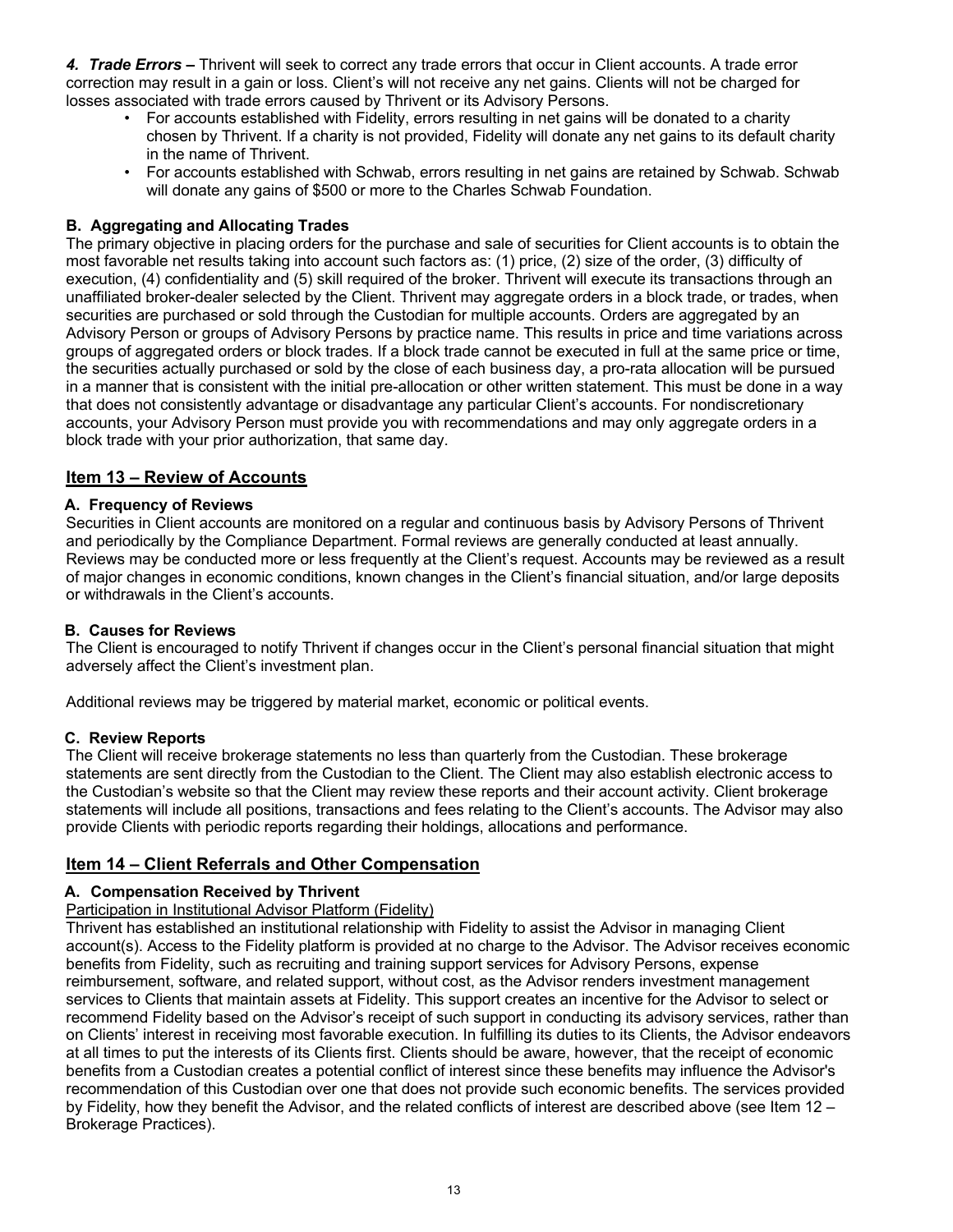#### Participation in Institutional Advisor Platform (Schwab)

Thrivent may recommend that clients establish brokerage accounts with the Schwab Advisor Services division of Charles Schwab & Co., Inc. (Schwab), a FINRA-registered broker-dealer, member SIPC, to maintain custody of clients' assets and to effect trades for their accounts. The final decision to custody assets with Schwab is at the discretion of Thrivent's clients, including those accounts under ERISA or IRA rules and regulations, in which case the client is acting as either the plan sponsor or IRA account owner. Thrivent is not affiliated with Schwab. Schwab provides Thrivent with access to its institutional trading and custody services, which are typically not available to Schwab retail investors. These services generally are available to independent investment advisors on an unsolicited basis, at no charge to them so long as a total of at least \$10 million of the advisor's clients' assets are maintained in accounts at Schwab Advisor Services. Schwab's services include brokerage services that are related to the execution of securities transactions, custody, research, including that in the form of advice, analyses and reports, and access to mutual funds and other investments that are otherwise generally available only to institutional investors or would require a significantly higher minimum initial investment.

For Thrivent client accounts maintained in its custody, Schwab generally does not charge separately for custody services but is compensated by account holders through commissions or other transaction-related or asset-based fees for securities trades that are executed through Schwab or that settle into Schwab accounts.

Schwab also makes available to Thrivent other products and services that benefit Thrivent but may not benefit its clients' accounts. These benefits may include national, regional or Thrivent-specific educational events organized and/or sponsored by Schwab Advisor Services. Other potential benefits may include occasional business entertainment of personnel of Thrivent by Schwab Advisor Services personnel, including meals, invitations to sporting events, including golf tournaments, and other forms of entertainment, some of which may accompany educational opportunities. Other of these products and services assist Thrivent in managing and administering clients' accounts. These include software and other technology (and related technological training) that provide access to client account data (such as trade confirmations and account statements), facilitate trade execution (and allocation of aggregated trade orders for multiple client accounts), provide research, pricing information and other market data, facilitate payment of Thrivent's fees from its clients' accounts, and assist with back-office training and support functions, recordkeeping and client reporting. Many of these services generally may be used to service all or some substantial number of Thrivent's accounts, including accounts not maintained at Schwab Advisor Services. Schwab Advisor Services also makes available to Thrivent other services intended to help Thrivent manage and further develop its business enterprise. These services may include professional compliance, legal and business consulting, publications and conferences on practice management, information technology, business succession, regulatory compliance, employee benefits providers, human capital consultants, insurance and marketing. In addition, Schwab may make available, arrange and/or pay vendors for these types of services rendered to Thrivent by independent third parties.

Schwab Advisor Services may discount or waive fees it would otherwise charge for some of these services or pay all or a part of the fees of a third party providing these services to Thrivent. While, as a fiduciary under the Investment Advisers Act, Thrivent endeavors to act in its clients' best interests, Thrivent's recommendation that clients maintain their assets in accounts at Schwab may be based in part on the benefit to Thrivent of the availability of some of the foregoing products and services and other arrangements and not solely on the nature, cost or quality of custody and brokerage services provided by Schwab, which may create a potential conflict of interest.

# Insurance Company

As noted in Item 10, Thrivent also serves as an insurance agency, where the Advisor may recommend to Clients the purchase of certain insurance products. Thrivent will benefit from any revenue generated from the sale of recommended insurance products.

# **B. Client Referrals from Solicitors**

Thrivent may engage and compensate affiliated (e.g., Thrivent Investment Management Inc.) and unaffiliated third-parties (each a "Solicitor") for Client referrals in accordance with the requirements of Rule 206(4)-3 of the Investment Advisers Act of 1940. Thrivent and/or its Advisory Persons may also engage various online directories and referral sources, which are paid either a percentage of the advisory fee received from the Client or a fixed fee. Clients will not pay a higher fee to Thrivent as a result of such payments to a Solicitor or other referral source. The Advisor will enter into an agreement with the Solicitor, which requires disclosure of the compensation and other conflicts and is provided to the prospective client prior to or at the time of entering into the advisory agreement.

# **C. Other Compensation**

The receipt of compensation (either directly or indirectly) creates a conflict of interest between us and you. We manage this conflict through our policies and procedures, conducting due diligence reviews of the products and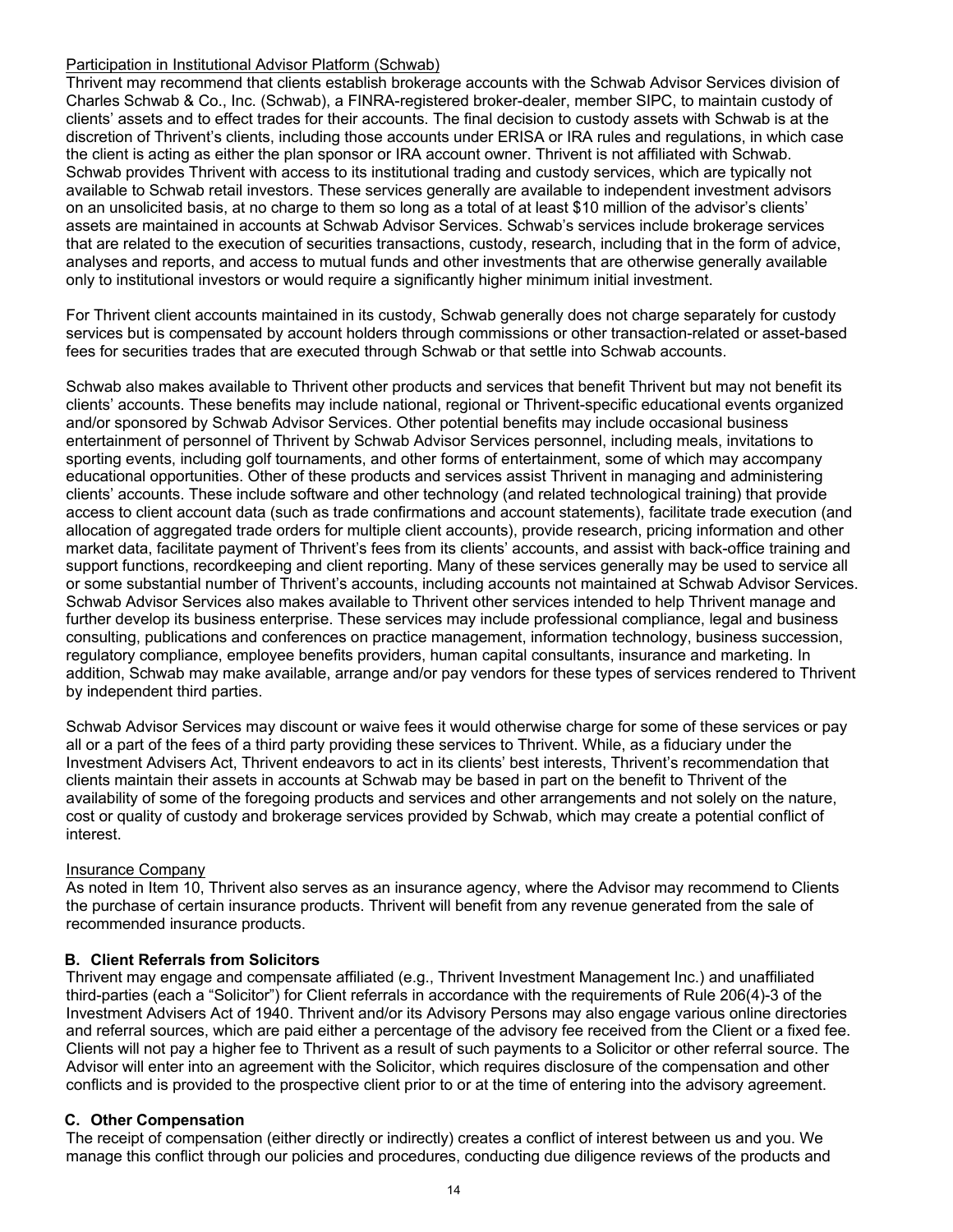services that can be recommended, disclosing material conflicts to clients and prospective clients and by training our Advisory Persons, including on the need to act in your best interest.

Advisory Persons may be eligible to receive compensation for referring individuals who become Advisory Persons of Thrivent. The compensation paid to the referring Advisory Person is based on the referred individuals becoming Advisory Persons of Thrivent and revenue from Advisor Management Fees earned by them.

An Advisory Person who refers prospective Clients or Clients to another Advisory Person may share in the fee for the services provided. These fees may be a single payment or ongoing.

Some Advisory Persons are eligible to receive a cash bonus from their team practice based on asset growth earned by the whole team.

Advisory Persons may, from time to time, receive additional compensation or other economic benefits; such as, sales awards (cash and non-cash), recruiting and training support services, expense reimbursement, software, bonuses, non-cash compensation (e.g., attend sales conferences and other recognition events) for providing products or services.

Advisory Persons receive a portion of the commissions, fees and charges that clients pay when they invest their transferred or rolled over retirement assets (e.g., employer-sponsored 401(k) plan) with Thrivent. As a result, Advisory Persons have an incentive to encourage clients to transfer/rollover their retirement assets.

Some Advisory Persons may receive a loan from Thrivent or Thrivent Financial for Lutherans to invest in their practice. The loan may provide for partial or full loan forgiveness if the Advisory Persons and/or their practice exceed targeted sales of investment advisory services and or other products.

In certain instances, Thrivent Financial for Lutherans may provide a cash bonus or other economic benefit to Advisory Persons based on the number of new Clients that purchase certain eligible products and services, including advisory products and services. This additional compensation is based on the number of the Advisory Person's new Clients who become members of Thrivent Financial for Lutherans because the Clients bought a membership-eligible product, retention of assets and/or their sales volume of specific products and services.

Thrivent Trust Company pays Advisory Persons a fee for referring Clients to the Trust Company for its professional personal trust, estate and investment management services. If the Advisory Person provides investment management services to Thrivent Trust Company for the referred Client, the Advisory Person will not receive a referral fee in addition to the investment management fee.

Thrivent affiliates and unaffiliated third parties may pay for and sponsor certain conference events hosted by Thrivent for its Advisory Persons. Costs include, but are not limited to, room rental, presentation materials, meals, entertainment/leisure outings and promotional gifts.

Thrivent Charitable Impact & InvestingTM (formerly InFaith Community Foundation) allows specific investment advisors an opportunity to provide investment advisory and management services for donor-advised funds at Thrivent Charitable Impact & InvestingTM. Advisory Persons who are approved to offer these services will receive compensation for such services

In a separate arrangement, Thrivent Charitable Impact & Investing™ partners with Advisory Persons and Thrivent Distributors, LLC, the underwriter and distributor for Thrivent Mutual Funds. Thrivent Distributors, LLC donates 1% of the gift value to a donor advised fund in recognition of the Advisory Person when he or she brings donor gifts to Thrivent Charitable Impact & Investing<sup>TM</sup>. This fee does not increase cost of the product to you. This donation and the charitable assets are not owned by the Advisory Persons. Thrivent Charitable Impact & Investing™ is independent of Thrivent Financial and Thrivent's Advisory Persons. Thrivent Charitable Impact & Investing™ is not an affiliate of Thrivent.

Thrivent may provide marketing opportunities to certain strategic partners as a result of revenue sharing or marketing arrangement. This may cause Advisory Persons to recommend one product or service over another.

# **Item 15 – Custody**

Thrivent does not accept or maintain custody of any Client accounts, except for the authorized deduction of the Advisor's fee and the limited authority for Client money movement requests as described below. All Clients must place their assets with a "qualified custodian." Clients are required to select their own Custodian to retain their funds and securities and direct Thrivent to utilize that Custodian for the Client's security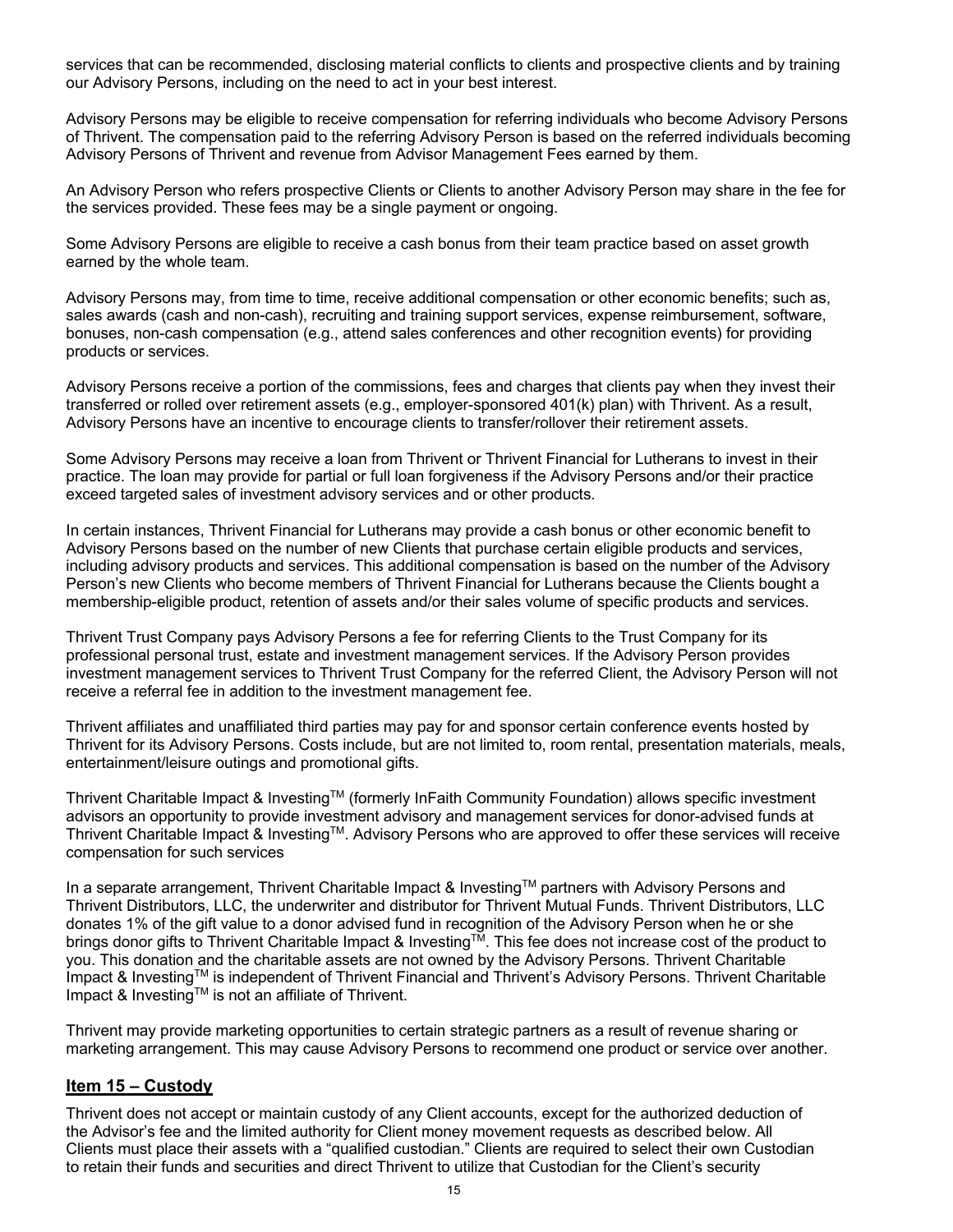transactions. Thrivent encourages Clients to review statements provided by the account Custodian. For more information about Custodians and brokerage practices, see Item 12 – Brokerage Practices.

# Client Money Movements

If the Client authorizes Advisor to move money from one of the Client's account(s) to one or more other accounts of the Client on an ongoing basis, the Advisor may be deemed to have custody of those assets. The Advisor does not engage in business practices whereby the Advisor or its Advisory Persons would have actual physical custody over the Client's account(s). To mitigate this risk, the Custodian and the Advisor have adopted safeguards to ensure that the money movements are completed in accordance with the Client's instructions.

# **Item 16 – Investment Discretion**

Clients may select discretionary investment advisory services with respect to the assets held in specified accounts. Discretionary authority provides the power and authority to place trade orders for transactions without first contacting the Client and obtaining Client permission.

Clients may inform Advisor in writing of the investment objectives of the Account(s) and of any changes or modifications therein as well as any specific investment restrictions, guidelines or limitations which are included in a trust, plan or similar document or are imposed by law or regulations. Advisor and any Independent Managers will rely on: (a) information the Client has provided; (b) any restrictions on the management of the Account(s) imposed by the Client; and (c) any written investment policies or guidelines provided by the Client. Any of these may cause the Advisor and/or any Independent Managers to make investment decisions or recommendations it otherwise would not make in managing or advising the Account(s).

# **Item 17 – Voting Client Securities**

Thrivent does not accept proxy-voting responsibility for any Client. Clients will receive proxy statements directly from the applicable Custodian. Thrivent will not be expected or required to take any action other than the rendering of investment-related advice with respect to lawsuits involving securities presently or formerly held in the Account(s), or the issuers thereof, including actions involving bankruptcy. In the case of class action suits involving issuers held in the Account(s), as required by law or on Client's behalf, Thrivent may provide information about the Account(s) to third parties for purposes of participating in any settlements. The authority to vote on any proxies and any elections relating to mergers, acquisitions, tender offers, bankruptcy proceedings, and any other events, remains solely with Client.

# **Item 18 – Financial Information**

Neither Thrivent, nor its management, have any adverse financial situations that would reasonably impair the ability of Thrivent to meet all obligations to its Clients. Neither Thrivent, nor any of its Advisory Persons, has been subject to a bankruptcy or financial compromise.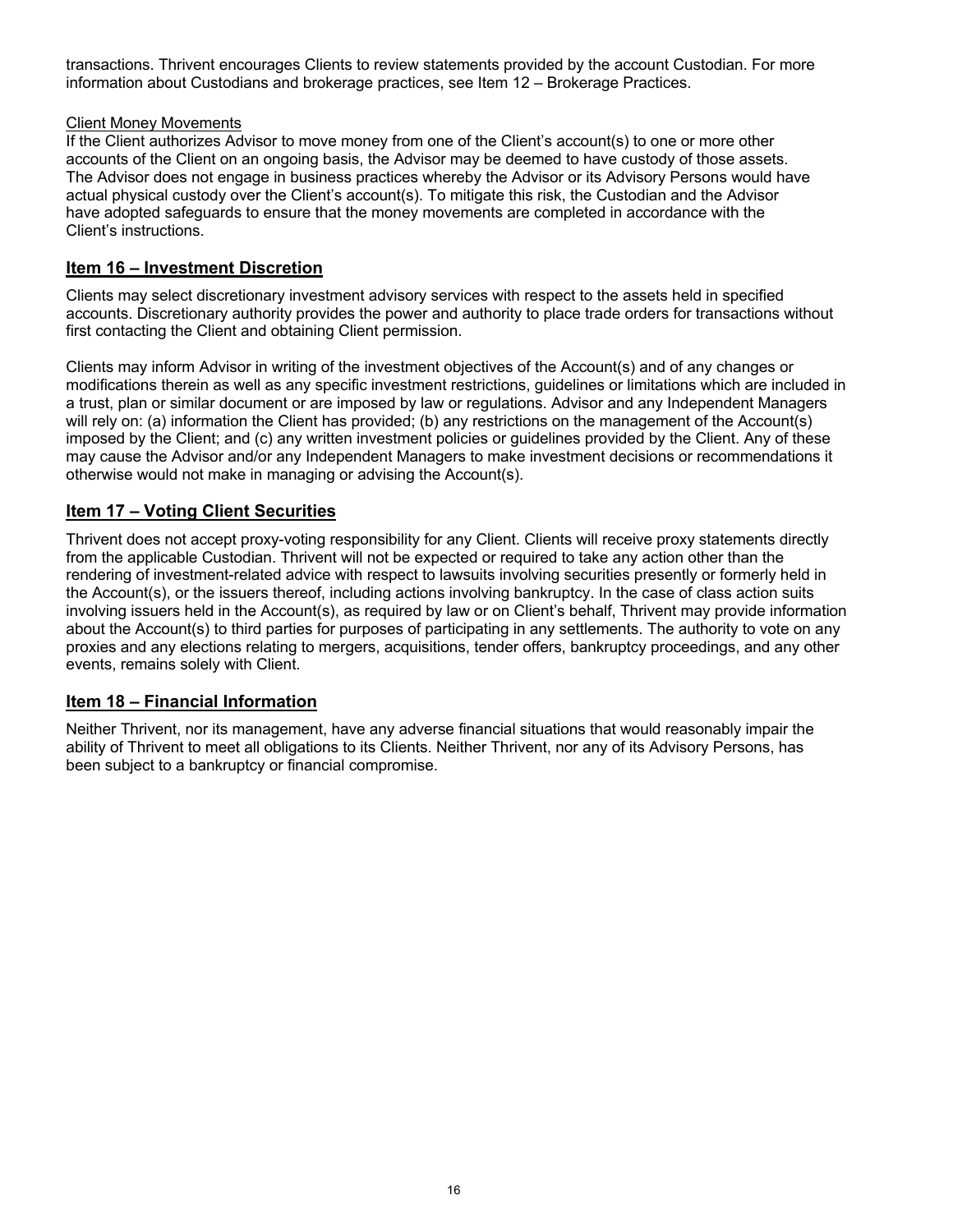# **Privacy Notice**

| <b>Facts</b>                                                                                                                                                                                                                                                                                                                                                                         | What does Thrivent Advisor Network, LLC do with your personal information?                                                                                                                                                                                                                                                                       |                                                                  |                                |  |
|--------------------------------------------------------------------------------------------------------------------------------------------------------------------------------------------------------------------------------------------------------------------------------------------------------------------------------------------------------------------------------------|--------------------------------------------------------------------------------------------------------------------------------------------------------------------------------------------------------------------------------------------------------------------------------------------------------------------------------------------------|------------------------------------------------------------------|--------------------------------|--|
| Why?                                                                                                                                                                                                                                                                                                                                                                                 | Financial services companies choose how they share your personal information. Federal and state laws give clients the<br>right to limit some but not all sharing. Federal and state laws also require us to tell you how we collect, share and protect<br>your personal information. Please read this notice carefully to understand what we do. |                                                                  |                                |  |
| What?                                                                                                                                                                                                                                                                                                                                                                                | The types of personal information we collect and share depend on the product or service you have with us. This<br>information can include:                                                                                                                                                                                                       |                                                                  |                                |  |
|                                                                                                                                                                                                                                                                                                                                                                                      | Social Security number, date of birth, address and contact information.<br>Assets, liabilities, income, expenses and investment experience.<br>Account transactions and retirement assets.<br>Tax reporting and investment performance.                                                                                                          |                                                                  |                                |  |
|                                                                                                                                                                                                                                                                                                                                                                                      | We may share any/all the information we collect depending on what is needed for the stated purpose.                                                                                                                                                                                                                                              |                                                                  |                                |  |
| How?                                                                                                                                                                                                                                                                                                                                                                                 | All financial companies need to share clients' personal information to run their everyday business. In the section below,<br>we list the reasons financial companies may share their clients' personal information; the specific reasons Thrivent<br>Advisor Network, LLC chooses to share; and whether you can limit this sharing.              |                                                                  |                                |  |
|                                                                                                                                                                                                                                                                                                                                                                                      | Reasons we can share your personal information                                                                                                                                                                                                                                                                                                   | <b>Does Thrivent</b><br><b>Advisor</b><br>Network, LLC<br>share? | Can you limit<br>this sharing? |  |
| For our everyday business purposes-<br>such as to process your transactions, maintain your account(s), respond to court orders<br>and legal investigations, report to credit bureaus, or engage with service providers who<br>act on our behalf to support our operations. This includes sharing information with an<br>advisor's supervisory broker-dealer, as is legally required. |                                                                                                                                                                                                                                                                                                                                                  | <b>YES</b>                                                       | <b>NO</b>                      |  |
| For our marketing purposes-to<br>offer our products and services to<br>you.                                                                                                                                                                                                                                                                                                          |                                                                                                                                                                                                                                                                                                                                                  | <b>YES</b>                                                       | <b>YES</b>                     |  |
| For joint marketing with other financial companies.                                                                                                                                                                                                                                                                                                                                  |                                                                                                                                                                                                                                                                                                                                                  | <b>NO</b>                                                        | We do not<br>share             |  |
| For our affiliates' everyday business purposes-<br>information about your transactions and experiences with<br>us.                                                                                                                                                                                                                                                                   |                                                                                                                                                                                                                                                                                                                                                  | <b>YES</b>                                                       | <b>NO</b>                      |  |
| For our affiliates' everyday business purposes-<br>information contained on your application or in your credit<br>report.                                                                                                                                                                                                                                                            |                                                                                                                                                                                                                                                                                                                                                  | <b>YES</b>                                                       | <b>YES</b>                     |  |
|                                                                                                                                                                                                                                                                                                                                                                                      | For our affiliates to market to you.                                                                                                                                                                                                                                                                                                             | <b>YES</b>                                                       | <b>YES</b>                     |  |
| For nonaffiliates to market to you.                                                                                                                                                                                                                                                                                                                                                  |                                                                                                                                                                                                                                                                                                                                                  | <b>NO</b>                                                        | We do not<br>share             |  |
| To another registered investment adviser firm-<br>If your independent advisor terminates his or her relationship with us and moves to a new<br>firm, we or your independent advisor may disclose your personal information to the new<br>firm, unless you instruct us not to.                                                                                                        |                                                                                                                                                                                                                                                                                                                                                  | <b>YES</b>                                                       | YES*                           |  |
| <b>To limit</b><br>our<br>sharing                                                                                                                                                                                                                                                                                                                                                    | • Call us at: 800-688-6062<br>• Write to us at:<br>Thrivant Advisor Natwork IIC                                                                                                                                                                                                                                                                  |                                                                  |                                |  |

Thrivent Advisor Network, LLC 600 Portland Ave. S., Ste. 100 Minneapolis, MN 55415-4402

**Please note:** If you are a new customer, we can begin sharing your information 30 days from the date we provide you this notice. If you are a former customer, we will continue to share your information as described in this notice. However, you can contact us at any time to limit our sharing.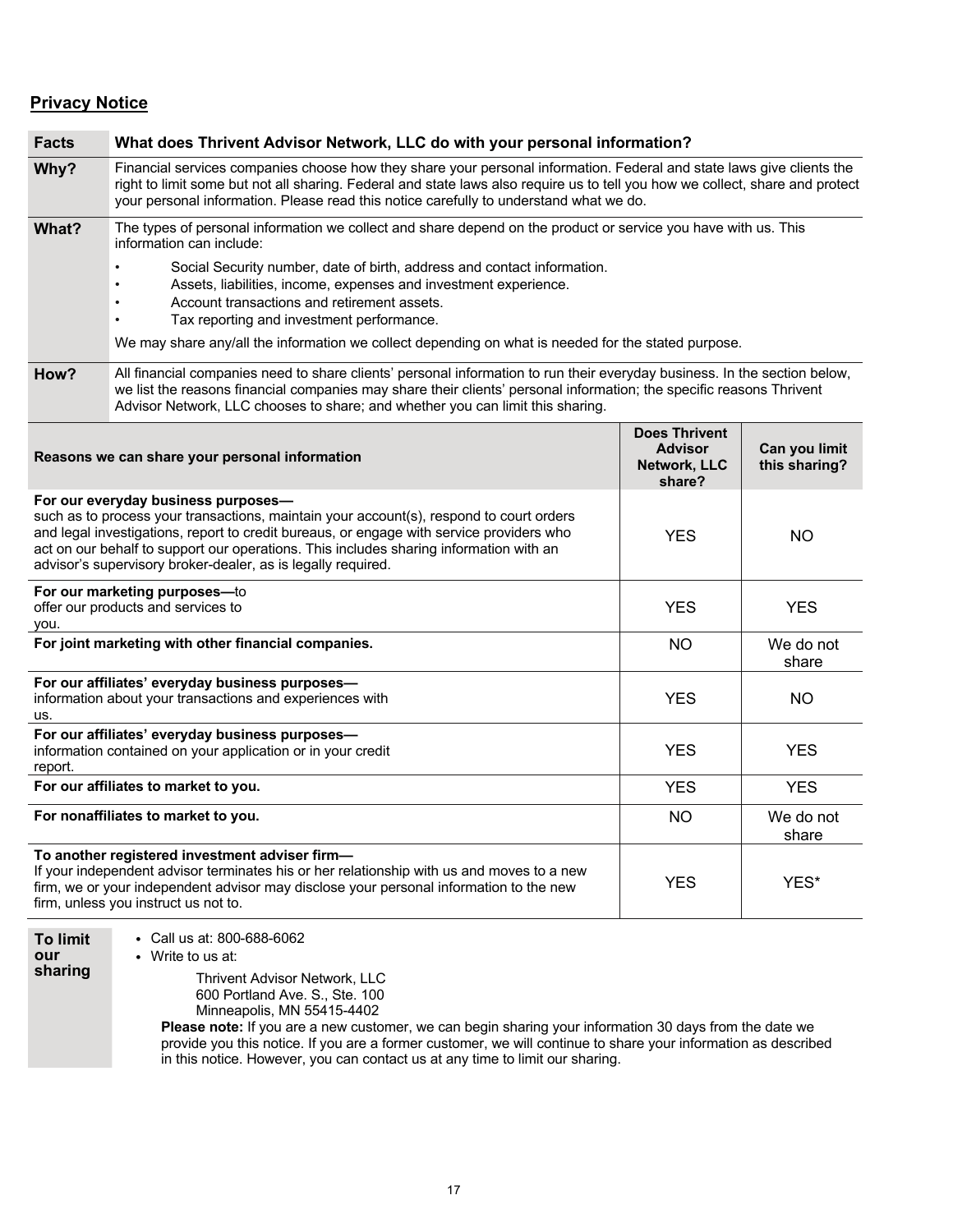| Who we are                       |                                                                                                                                                                                                                                                                                                                                                   |
|----------------------------------|---------------------------------------------------------------------------------------------------------------------------------------------------------------------------------------------------------------------------------------------------------------------------------------------------------------------------------------------------|
| Who is providing<br>this notice? | This notice describes the privacy practices of Thrivent Advisor Network, LLC, a Registered<br>Investment Advisor. Your financial advisor is an investment adviser representative of Thrivent<br>Advisor Network, LLC, and we are required to provide this notice to inform you of how we collect,<br>share and protect your personal information. |

| What we do                                                                                                |                                                                                                                                                                                                                                                                                                                                                                                                                                                                                             |  |  |
|-----------------------------------------------------------------------------------------------------------|---------------------------------------------------------------------------------------------------------------------------------------------------------------------------------------------------------------------------------------------------------------------------------------------------------------------------------------------------------------------------------------------------------------------------------------------------------------------------------------------|--|--|
| <b>How does Thrivent</b><br><b>Advisor Network, LLC</b><br>collect my personal<br>information?            | We collect your personal information in a few ways:<br>• Directly from you, such as when you open an investment account, complete advisory agreements,<br>investment questionnaires or suitability documents.<br>• From other third parties, such as credit reporting agencies.<br>• Through your transactions and interactions with us and our affiliates.                                                                                                                                 |  |  |
| <b>How does Thrivent</b><br><b>Advisor Network, LLC</b><br>protect my personal<br>information?            | To safeguard your personal information from unauthorized access and use we maintain physical,<br>procedural and electronic security measures such as secure passwords, encrypted file storage and a<br>secure office environment. Our technology vendors provide security and access control over<br>personal information and have policies over the transmission of data. Our associates are trained on<br>their responsibilities to protect your personal information.                    |  |  |
|                                                                                                           | We require third parties that assist in providing our services to you to protect the personal<br>information they receive from us.                                                                                                                                                                                                                                                                                                                                                          |  |  |
|                                                                                                           | Please note: Your personal information is processed in the United States, which means that<br>privacy laws may be less stringent than they are in your country of residence. This also means<br>that government agencies, courts or law enforcement in the United States may be able to access<br>your information.                                                                                                                                                                         |  |  |
| Why can't I limit all                                                                                     | Federal law gives you the right to limit sharing only in certain situations:                                                                                                                                                                                                                                                                                                                                                                                                                |  |  |
| sharing?                                                                                                  | • To Affiliates:                                                                                                                                                                                                                                                                                                                                                                                                                                                                            |  |  |
|                                                                                                           | • If we share information about your creditworthiness.<br>• If affiliates use your information to market to you.                                                                                                                                                                                                                                                                                                                                                                            |  |  |
|                                                                                                           | • To Nonaffiliates:                                                                                                                                                                                                                                                                                                                                                                                                                                                                         |  |  |
|                                                                                                           | • If they wish to obtain your information to market to you.                                                                                                                                                                                                                                                                                                                                                                                                                                 |  |  |
|                                                                                                           | *In addition, residents of California, Massachusetts and Vermont are opted out of all nonaffiliate<br>sharing, per state law. Clients in these states may choose to opt-in for this sharing.                                                                                                                                                                                                                                                                                                |  |  |
| What if I am a joint<br>contract owner or joint<br>account owner?                                         | You may be receiving this notice on behalf of all owners. As a joint owner, you may choose one or<br>more of the sharing options that apply in your home state on behalf of all joint owners or only on<br>your own behalf.                                                                                                                                                                                                                                                                 |  |  |
| What are the data                                                                                         | If you reside in the EU, permanently or temporarily, you may be entitled to the following options:                                                                                                                                                                                                                                                                                                                                                                                          |  |  |
| processing options<br>for residents of the<br><b>European Union?</b>                                      | • Revocation of consent or restricted processing. If you revoke your consent for the processing<br>of personal information or if you wish to restrict the ways in which we can use your information, we<br>may no longer be able to provide you certain services. In some cases, we may be legally required<br>or permitted to use your information for specific reasons—with or without your consent—so we may<br>limit or deny your request to revoke consent or restrict our processing. |  |  |
|                                                                                                           | • Deletion of your information. We retain your personal information for the period necessary to<br>fulfill the purposes outlined in this policy unless a longer retention period is required by one of<br>Thrivent's industry regulators. However, if required by law and permitted by our regulators, we will<br>grant a request that we delete your personal information.                                                                                                                 |  |  |
|                                                                                                           | EU residents should mail any applicable requests to the address above.                                                                                                                                                                                                                                                                                                                                                                                                                      |  |  |
| How do I access and<br>update the information<br><b>Thrivent Advisor</b><br>Network, LLC has about<br>me? | Accurate information helps us to provide you better customer service, increase the efficiency<br>of our operations, and comply with laws. You may request access to and correction of your<br>personal information by contacting your investment adviser.                                                                                                                                                                                                                                   |  |  |
| <b>Definitions</b>                                                                                        |                                                                                                                                                                                                                                                                                                                                                                                                                                                                                             |  |  |
| <b>Affiliates</b>                                                                                         | Companies related by common ownership or control. They can be financial and nonfinancial companies.<br>Thrivent Advisor Network, LLC, affiliates include lines of business, such as life insurance, long-term care<br>insurance, brokerage, investments, trust, banking, mutual funds and distribution partners.                                                                                                                                                                            |  |  |